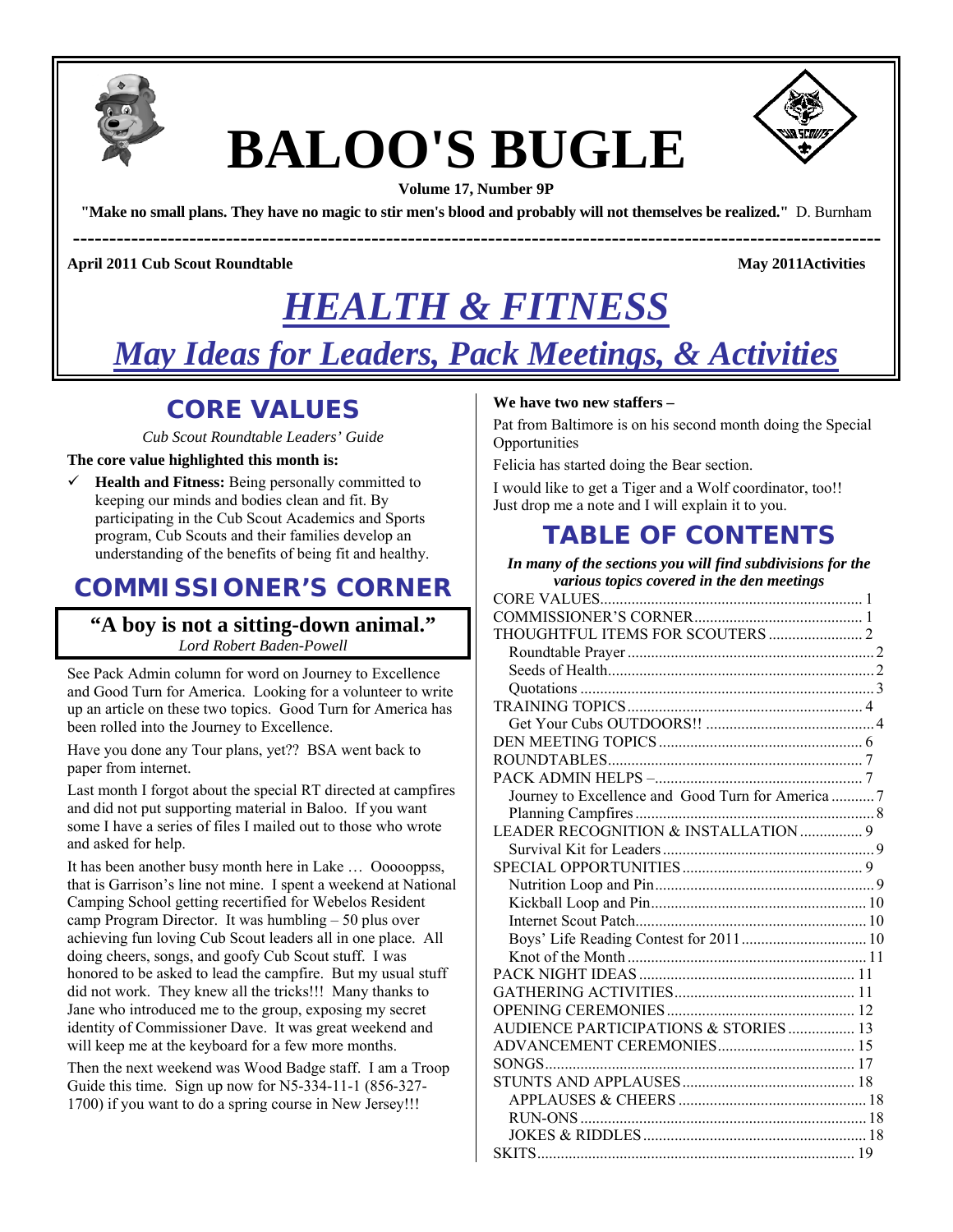| Connecting Health and Fitness with Outdoor Activities24 |  |
|---------------------------------------------------------|--|
|                                                         |  |
|                                                         |  |
|                                                         |  |
|                                                         |  |
|                                                         |  |
|                                                         |  |
|                                                         |  |
|                                                         |  |
|                                                         |  |
| TUAUAUTEUL ITEMA FAR                                    |  |

### **THOUGHTFUL ITEMS FOR SCOUTERS**

*Thanks to Scouter Jim from Bountiful, Utah, who prepares this section of Baloo for us each month. You can reach him at bobwhitejonz@juno.com or through the link to write Baloo on www.usscouts.org. CD* 

### **Roundtable Prayer**

*Scouter Jim, Bountiful UT* 

Great Creator of Earth, Sky, Water, and all that are contained there-in, we thank thee for these. Bless us as we drink of the clear stream, breathe of the fresh air, and eat the healthful bounty from Thy great hand. . Help us to run without weariness, climb upward with strength, and use our healthy hands to lift and give comfort and aid to those of your creations we see in need. We thank thee for our Health and Fitness that allows us to do our best. Amen.

#### Isaiah Chapter 40:Verses 28 - 31

Isa 40:28 Hast thou not known? Hast thou not heard, that the everlasting God, the LORD, the Creator of the ends of the earth, fainteth not, neither is weary? there is no searching of his understanding.

Isa 40:29 He giveth power to the faint; and to them that have no might he increaseth strength.

Isa 40:30 Even the youths shall faint and be weary, and the young men shall utterly fall:

Isa 40:31 But they that wait upon the LORD shall renew their strength; they shall mount up with wings as eagles; they shall run, and not be weary; and they shall walk, and not faint.

> From the King James Version of the Bible in honor of its 400<sup>th</sup> Anniversary

### **Seeds of Health**

Scouter Jim, Bountiful UT

Many of the parents who read this will remember a milk carton full of potting soil coming home with one or more of their children, planted with a single pea seed. This was carefully placed in a sunny window where it was tended and watered.

Some may have had their Third Graders bring home a green and yellow pot from Bonnie Plants with a giant cabbage plant. This is a program beginning its ninth year where the Bonnie Plant Company donates cabbage plants to Third Grade classrooms in the United States.

As an avid Master Gardener, I enjoy knowing where my food comes from. There are no store bought tomatoes that can match those homegrown, freshly picked from the garden. I might have the comfort of knowing where my food comes from but there are many who do not know where their next meal is coming from.

Hunger is something that is unacceptable among Scouts and Scouters. "Scouting For Food" is an annual program many of us participate in. This effort gathers many thousands of pounds of food for the hungry and needy in our communities. But there is more we can do.

There is another problem among the youth of America. Too many young people are sedentary. They spend too much time spent inside sitting and too little time spent outside playing or working.

There is a fascination among children, for watching things grow. Even as an adult, I am amazed that the small tomato seed I plant in a pot and set out in my garden can yield many, many pounds of fruit when properly tended.

I have been taught from my youth that I should tithe my increase.

Will a man rob God? Yet ye have robbed me. But ye say, wherein have we robbed thee? In tithes and offerings. Ye are cursed with a curse: for ye have robbed me, even this whole nation. Bring ye all the tithes into the storehouse, that there may be meat in mine house, and prove me now herewith, saith the Lord of hosts, if I will not open you the windows of heaven, and pour you out a blessing, that there shall not be room enough to receive it.

And I will rebuke the devourer for your sakes, and he shall not destroy the fruits of your ground; neither shall your vine cast her fruit before the time in the field, saith the Lord of hosts. And all nations shall call you blessed: for ye shall be a delightsome land, saith the Lord of hosts. Malachi Chapter 3 Verses 8-12

I was taught to give ten percent of what I have been given. For my garden, that means giving part of it away. I share with neighbors and others. I also like to try and take some of my increase to the neighborhood food pantry.

The Garden Writers Association sponsors a program they call "Plant a Row for the Hungry." This program encourages individual and groups to start Plant a Row for the Hungry campaigns and share the harvest with others. This is a simple process that could be done with a Pack or Den.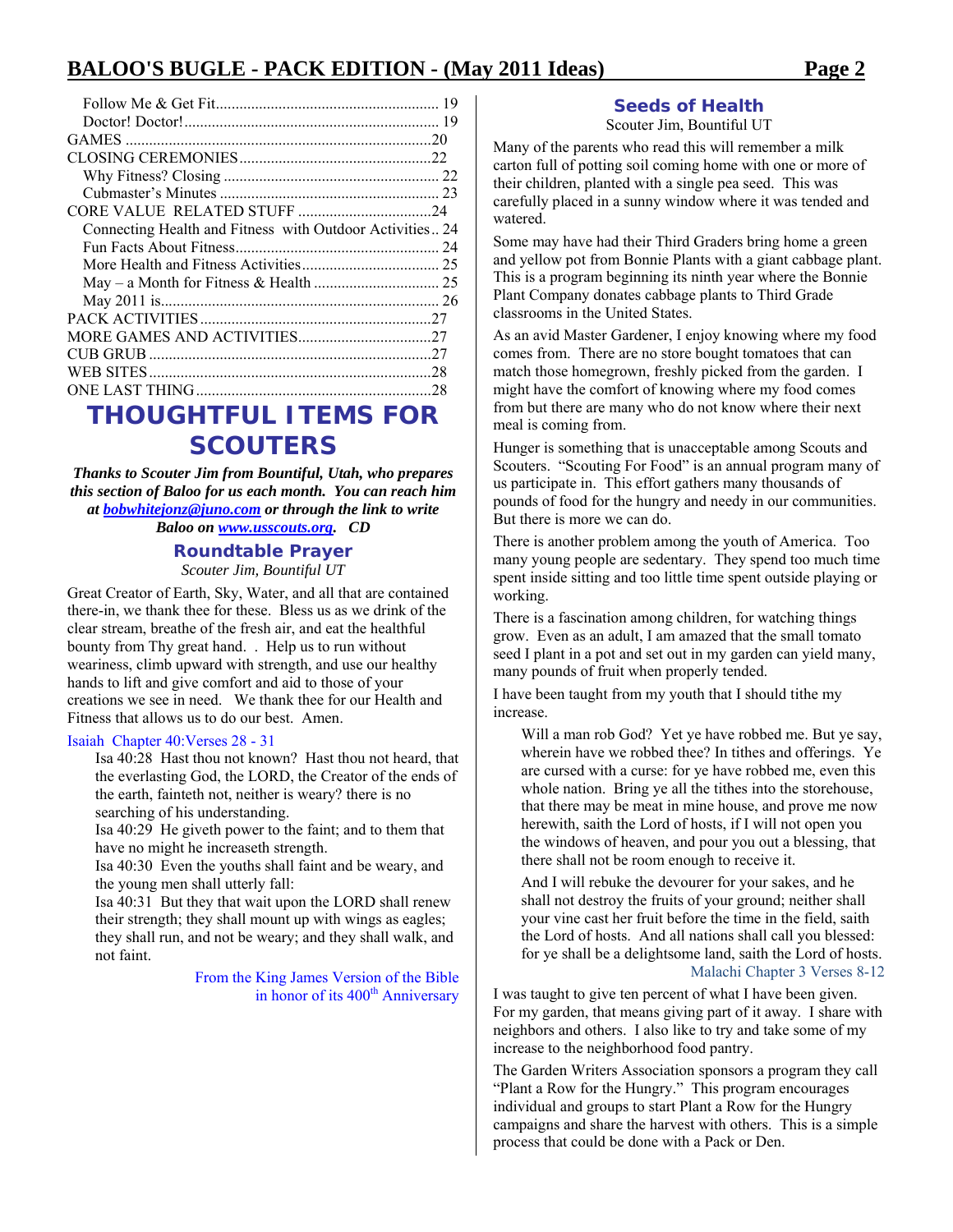Local Extension agents would probably be willing to come and teach the boys how to garden. Local garden shops might also be enlisted for aid in teaching boys how to plant and grow fresh food. There are many in the community with garden space that is not being used, that could be convinced to grow something, with some help. Plants can be grown in container on porches, patios and decks. Even herb can be grown in pots indoors. There is something that most every boy can do to become involved.

Help the boys get outside and feel the dirt between their fingers and care for plant to feed their families and share with others. Plant a seed, plant an idea, or plant a habit that will last a lifetime.

### **For More Information:**

Bonnie Plants Cabbage Program http://www.bonnieplants.com/CabbageProgram/tabid/81/Defa ult.aspx

Garden Writers Association Plant a Row for the Hungry http://www.gardenwriters.org/gwa.php?p=par/index.html

### **Quotations**

*Quotations contain the wisdom of the ages, and are a great source of inspiration for Cubmaster's minutes, material for an advancement ceremony or an insightful addition to a Pack Meeting program cover* 

The greatest wealth is health. Virgil

I reckon being ill as one of the great pleasures of life, provided one is not too ill and is not obliged to work till one is better. Samuel Butler, The Way of All Flesh, 1903

Life expectancy would grow by leaps and bounds if green vegetables smelled as good as bacon. Doug Larson

Health is a state of complete physical, mental and social wellbeing, and not merely the absence of disease or infirmity. World Health Organization, 1948

In order to change we must be sick and tired of being sick and tired. Author Unknown

The best six doctors anywhere And no one can deny it Are sunshine, water, rest, and air Exercise and diet. These six will gladly you attend If only you are willing Your mind they'll ease Your will they'll mend And charge you not a shilling.

Nursery rhyme quoted by Wayne Fields, What the River Knows, 1990

He who takes medicine and neglects to diet wastes the skill of his doctors. Chinese Proverb

If I'd known I was going to live so long, I'd have taken better care of myself. Leon Eldred

Be careful about reading health books. You may die of a misprint. Mark Twain

Red meat is not bad for you. Now blue-green meat, that's bad for you! Tommy Smothers

They claim red meat is bad for you. But I never saw a sicklooking tiger. Chi Chi Rodriguez

Physical ills are the taxes laid upon this wretched life; some are taxed higher, and some lower, but all pay something. Lord Chesterfield

If the pain wanders, do not waste your time with doctors. Mignon McLaughlin, The Neurotic's Notebook, 1960

The. patient should be made to understand that he or she must take charge of his own life. Don't take your body to the doctor as if he were a repair shop. Quentin Regestein

Joy and Temperance and Repose Slam the door on the doctor's nose.

#### Henry Wadsworth Longfellow

If I had my way I'd make health catching instead of disease. Robert Ingersoll

Sickness comes on horseback but departs on foot. Dutch Proverb, sometimes attributed to William C. Hazlitt

Like everybody else, when I don't know what else to do, I seem to go in for catching colds. George Jean Nathan

Diseases of the soul are more dangerous and more numerous than those of the body. Cicero

To feel keenly the poetry of a morning's roses, one has to have just escaped from the claws of this vulture which we call sickness. Henri Frederic Amiel

The longer I live the less confidence I have in drugs and the greater is my confidence in the regulation and administration of diet and regimen. John Redman Coxe, 1800

A good laugh and a long sleep are the best cures in the doctor's book. Irish Proverb

Fresh air impoverishes the doctor. Danish Proverb

Water, air, and cleanliness are the chief articles in my pharmacopoeia. Napoleon I

When it comes to eating right and exercising, there is no "I'll start tomorrow." Tomorrow is disease. Terri Guillemets

My own prescription for health is less paperwork and more running barefoot through the grass. Terri Guillemets

I think you might dispense with half your doctors if you would only consult Dr. Sun more. Henry Ward Beecher

Health is a state of complete harmony of the body, mind and spirit. When one is free from physical disabilities and mental distractions, the gates of the soul open. B.K.S. Iyengar

Nature does require

Her time of preservation, which perforce I her frail son amongst my brethren mortal Must give my attendance to. William Shakespeare

Adam and Eve ate the first vitamins, including the package. E.R. Squibb

Our body is a machine for living. It is organized for that, it is its nature. Let life go on in it unhindered and let it defend itself, it will do more than if you paralyze it by encumbering it with remedies. Leo Tolstoy

Health of body and mind is a great blessing, if we can bear it. John Henry Cardinal Newman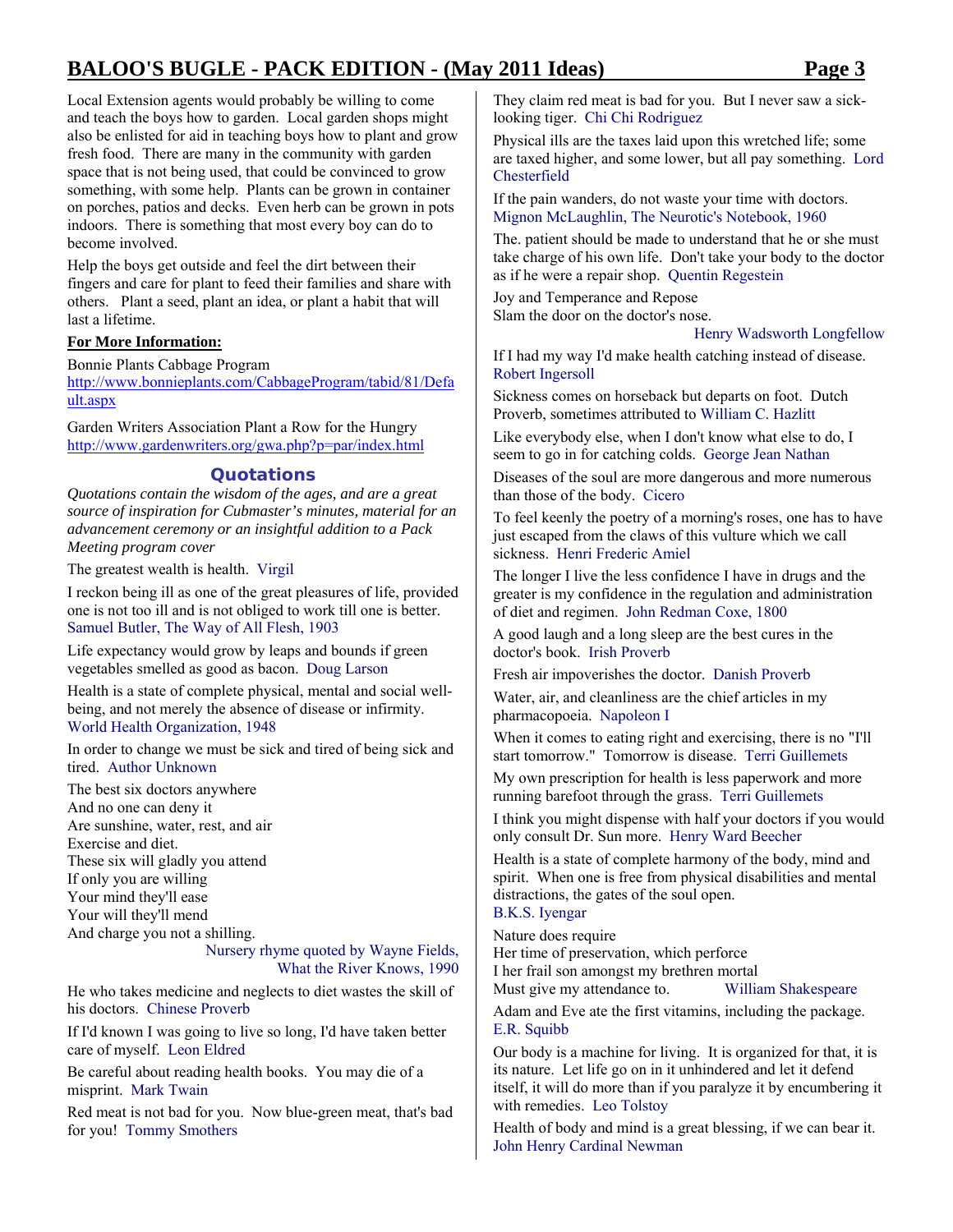Health is a large word. It embraces not the body only, but the mind and spirit as well;... and not today's pain or pleasure alone, but the whole being and outlook of a man. James H. **West** 

From the bitterness of disease man learns the sweetness of health. Catalan Proverb

It's bizarre that the produce manager is more important to my children's health than the pediatrician. Meryl Streep

After these two, Dr. Diet and Dr. Quiet, Dr. Merriman is requisite to preserve health. James Howell

Health and cheerfulness naturally beget each other. Joseph Addison

Life is not merely to be alive, but to be well. Marcus Valerius Martial

Live in rooms full of light Avoid heavy food Be moderate in the drinking of wine Take massage, baths, exercise, and gymnastics Fight insomnia with gentle rocking or the sound of running water Change surroundings and take long journeys Strictly avoid frightening ideas Indulge in cheerful conversation and amusements Listen to music. A. Cornelius Celsus

He who has health has hope; and he who has hope has everything. Arabic Proverb

Happiness lies, first of all, in health. George William Curtis, Lotus-Eating

If you start to think about your physical or moral condition, you usually find that you are sick.

Johann Wolfgang von Goethe, Proverbs in Prose

Health is a relationship between you and your body. Terri Guillemets

The only way to keep your health is to eat what you don't want, drink what you don't like, and do what you'd druther not. Mark Twain

If you can't feed a hundred people, then just feed one. Mother Teresa

A hungry man is not a free man. Adlai E. Stevenson

Hunger knows no friend but its feeder. Aristophanes

It is not good for all our wishes to be filled; through sickness we recognize the value of health; through evil, the value of good; through hunger, the value of food; through exertion, the value of rest. Dorothy Canfield Fisher

### **TRAINING TOPICS Get Your Cubs OUTDOORS!!**  *Every Month!!!*

### *Bill Smith, the Roundtable Guy*

The best Cub Packs I have seen over the years have been those that regularly schedule outdoors activities. These are packs that attract and keep kids as members, packs that always seem to have lots of leaders. A common characteristic of these good packs is that they are always doing things. They have activities beyond the usual pack and den meetings. A month

rarely goes by when they are not out on a tour, a service project, a hike or a campout.



### **Check out the Outdoor Activity Award or at http://usscouts.org/advance/cubscout/Outdoor-Activity.asp ENJOY THE SEASONS**

Winter is a fine time for bird-watching. Follow and identify bird tracks, look for nests, set out bird feeders. It's a time to identify trees without their leaves. And in some parts of the country it's a time to play in the snow; to build snow people, forts, and igloos; to go ice-skating, sledding, and sleigh riding; and to help others by shoveling sidewalks.

*The above paragraph was taken from the Cub Scout Leader Book. More Enjoy the Seasons ideas can be found in the Cub Scout Leader Book for sale at your Council office.*

What you do and when you do it depends, of course, on the climate in your part of the country. I remember visiting an April Roundtable in Gulf Ridge Council in Florida where they were discussing plans for summer pack activities. Most of the talk was about the best air-conditioned bowling alleys in the district. I learned that they do their pack camping there in January and February when the weather is pleasant and there is no danger of hurricanes.

Going outdoors is one of the most exciting parts of Scouting. Cub Scouts enjoy many outdoor experiences as they participate in the variety of activities that can be held outside, such as field trips, hikes, nature and conservation experiences service projects, and camping experiences.

The outdoors is an ideal environment for boys to be able to develop positive qualities such as resourcefulness, ingenuity, self-reliance, team spirit, and an awareness of and appreciation for the natural world around us.

The study of nature in its natural surroundings is an ideal way to encourage boys to appreciate beauty and enhance their capacity to enjoy simple pleasures and respect all living things.

### **In addition, apply these Cub Scouting programspecific criteria:**

- The activity is parent/youth or family-oriented.
- The activity is conducted with adult supervision.
- The Cub Scouts are asked to do their best.
- The activity is discovery-based.

When a boy and his family join Cub Scouting, they are joining an organization that values the fun and excitement of experiencing the outdoors. Each Cub Scout pack is encouraged to provide its youth members with enriching, positive outdoor experiences. An event may be a youth member's first organized outdoor activity. Good planning using Cub Scouting guidelines should ensure a positive experience.

*Last Frontier Council*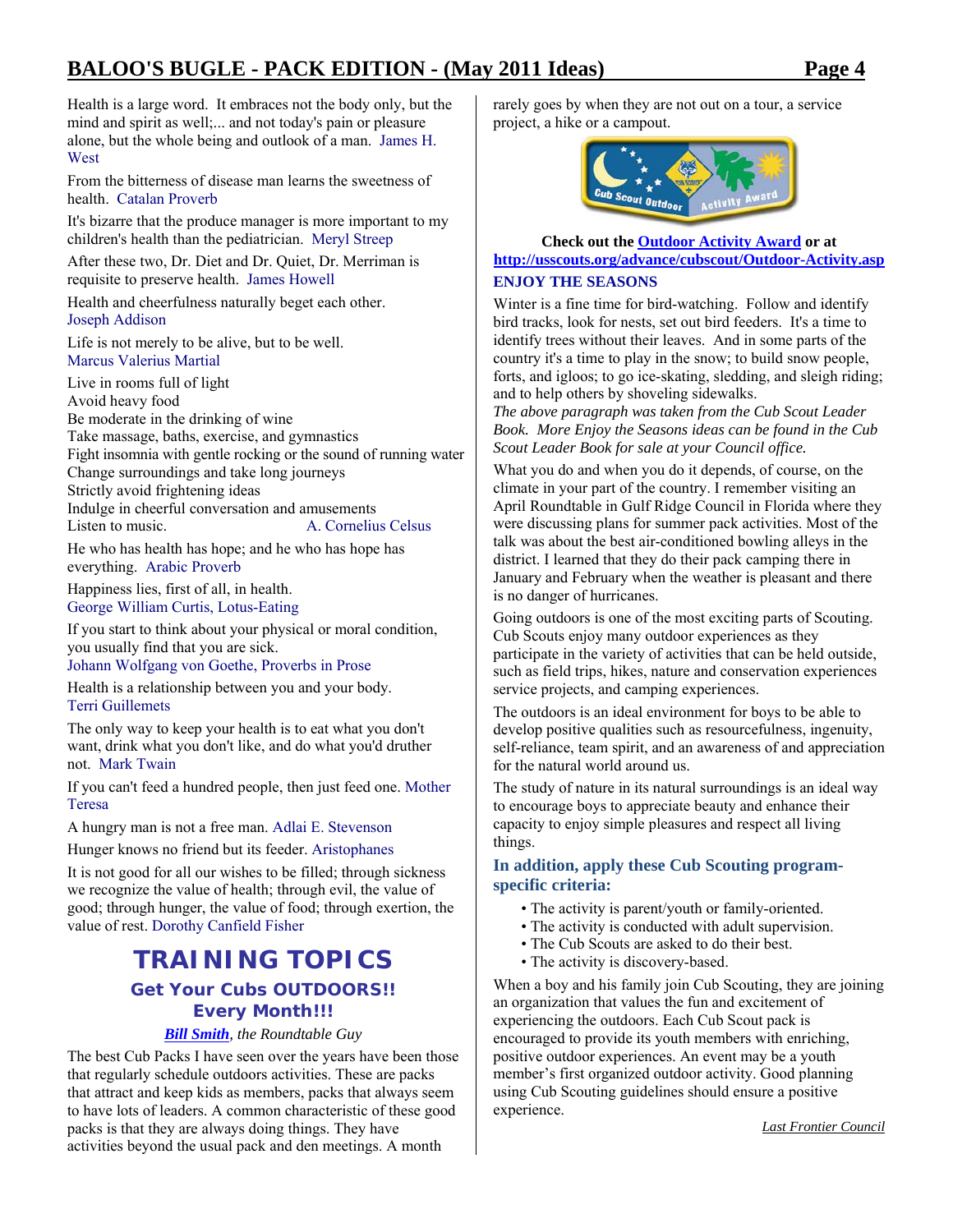What do they do? Here is a sampling of outdoor activities I found on the web site schedules of just a handful of packs across the country:

Memorial Day flag **Decorating** Maple Sugaring Scouting for food Bicycle Rodeo Fun Day Cubmobile Race Parade Tree Planting Picnic Air Show Cub Olympics Pushmobile Race Ice Skating Sledding Hike Cub-O-Ree

Winter Fun Day Polar Bear Derby Bell Ringing Night Hike Bike Hike Fishing Tournament Fishing Derby Pack Campout Kite Flying Bike Rally Chuck Wagon Derby Veterans Day Flag Ceremony Christmas Meal Delivery

Cub Scouting in the outdoors happens all year long, as you can see from those examples. Check out the photographs of these four packs on their outdoors activities:

> *(All the links originally provided by Bill are defunct - sorry - but I am sure you can Google up some of your own!! CD)*

### Outings are Worth the Effort.

As a pack, do something special every month over and above the pack meeting. Tours, hikes, service projects, picnics, and especially pack camp outs – these sorts of things make the difference between ho-hum and WOW!!!

> **If you have never taken your den fishing, you are missing one of the great joys of Cub Scouting.**

### **Planning a Pack Activity**

- $\checkmark$  If the pack's trip destination is a popular tourist attraction, the committee must check in advance to make arrangements for tickets, parking, etc. The committee must also consider costs and transportation.
- $\checkmark$  Submit your Local Tour Permit Application to the local council well in advance of the trip. Also, check the following ahead of time to make sure leaders and parents are prepared:
	- Urge the boys to be courteous and observe all rules of the place you are visiting. Their good conduct will ensure that other Scouting groups will be welcome there.
	- Tell them the location of restrooms.
	- Announce rendezvous points, plans for eating.
- Chartering a bus is a good way to make a pack trip because it promotes esprit de corps. But a bus can be bedlam if you have not planned any activities to keep the boys occupied.
- $\checkmark$  Bring along some copies of the Cub Scout Songbook--one for each two boys and parents. Have your song leader stand at the front of the bus and lead some pack favorites.
- Intersperse the songs with some sit-down games that can be played in large groups. Try the following from the Cub Scout Leader How-To Book: Buzz-Fizz, page 2-27; Do This, Do That, using only above-waist movements, page 2-30; and Think Fast, page 2-28. For other games, see "Travel Games" on these pages.
- $\checkmark$  Immediately upon arrival at your destination, gather boys and parents and:
	- Urge the boys to be courteous and observe all rules of the place you are visiting. Their good conduct will ensure that other Scouting groups will be welcome there.
	- Tell them the location of restrooms.
	- Announce rendezvous points, plans for eating, and gathering time and place for going home.
- When the pack returns home, ask the denners to write thank-you notes to your host. At a minimum, the pack secretary should write a letter of appreciation

### **Hikes**

Any trip through a wooded area offers so many opportunities to teach Cub Scouts: watching for natural wildlife; tree identification by bark, leaf, shape; finding and identifying animal tracks, nests; plant identification edible plants and poisonous plants; using a compass, etc. *Adapted from Pack 114's Library* 

Hikes make wonderful den outings. A small group is easier to control and makes it easier for the boys to observe nature more closely and with less impact. Remember to follow the requirements in the *Guide To Safe Scouting* on two-deep leadership and other safety items.

Here are some theme hike ideas:

**HOLDING THE FRONT -** The leader in the lines stops and points to a tree or a flower. The boy next in line must name the item or go to the rear of the line. The object is to stay at the head of the line**.** 

**MONOGRAM HIKES -** Find three or more objects that begin with your initials**.** 

**INCHER HIKE -** Collect as many objects as possible that are one inch high, long, or wide. Measure treasures on return and see who brought in the largest amount of one inch things usually over locked**.** 

**SILENT** - Practice walking in single file as quietly as possible.

**COLORS -** Choose one or two colors and list all things seen in these colors along the way.

**SOUNDS** - Hear and identify all sounds possible along the way.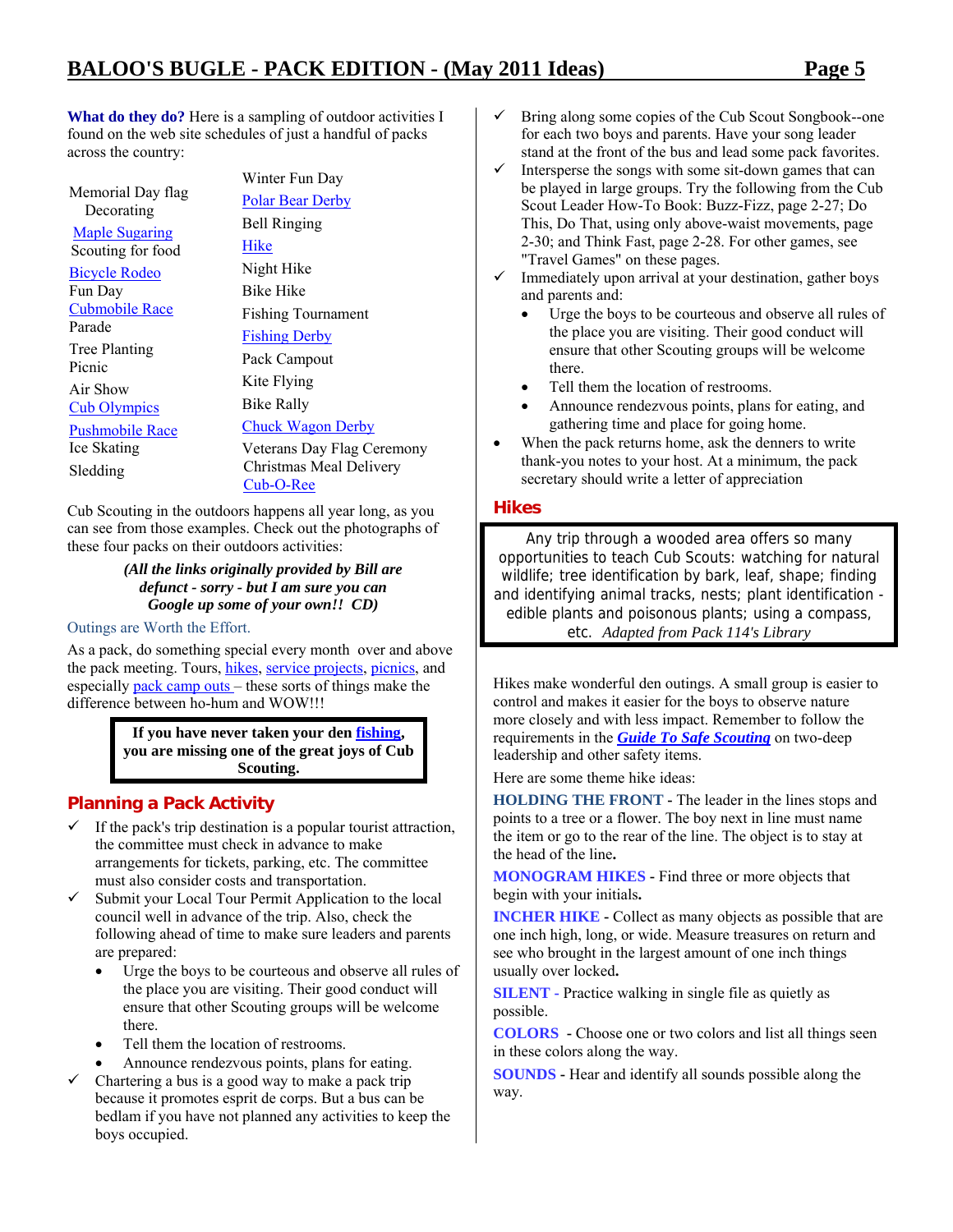**ABC HIKE - The unit is divided into groups which attempt to** find natural objects beginning with each letter of the alphabet.

**RAINBOW HIKE -** Find and list as many colors an possible**.** 

**TRACKING AND TRAILING - One group can go ahead** and leave a trail for the other group to follow.

**PENNY HIKE - Flip a penny every twenty feet and go in the** direction called for. Heads for east, Tails to west. Bill's Challenge for District Scouters:

- Does your district have a good list of places for Packs, dens and families to visit?
- Is on line on your council or district website?
- Is it easily available at Roundtables and your Council Service Center?

If not, wouldn't it be a valuable service to all those boys if you got a project going to provide one? These lists are local in nature and that's why we need lots of them.

About ten years ago, Brian Gorman, a Scouter in my district, compiled a list of *places to go* as a Wood Badge ticket item. When I started my Roundtable web site, he asked me to include it. *Places to Go* has been a popular page for packs in Sunset Trail and surrounding districts for over eight years now. It has doubled in size as people have suggested additions.

### **What are YOU going to do now?**

*The best gift for a Cub Scout....... ......get his parents involved! The greatest gift you can give your child ..... good self esteem!* 

9 *Be sure to visit Bill Smith's website* 

http://rt492.org/

to finds more ideas on everything Cub Scouting. *Reach Bill Smith at wt492@wtsmith.com.* 

### **DEN MEETING TOPICS**

*Wendy, Chief Seattle Council* 

| <b>CORE VALUE</b><br><b>MONTH/</b> |                             | <b>APRIL: FAITH</b>                                              | <b>MAY: HEALTH &amp; FITNESS</b>                            | <b>JUNE: PERSEVERANCE</b>                                   |
|------------------------------------|-----------------------------|------------------------------------------------------------------|-------------------------------------------------------------|-------------------------------------------------------------|
| <b>MEETING#</b>                    | 5                           | 16                                                               |                                                             |                                                             |
| <b>TIGERS</b>                      | E#3 Board Game<br>or Puzzle | E#33 Clean up<br>Treasure Hunt<br>E#25 Snack<br><b>E#23 Milk</b> | Do supplemental                                             | Do supplemental                                             |
| <b>WOLVES</b>                      | E4b,e Marbles               | E18a Picnic E#19<br>Fishing                                      | meetings (they have<br>letters instead of<br>numbers in the | meetings (they have<br>letters instead of<br>numbers in the |
| <b>BEARS</b>                       | Ach. #21 Models             | Ach. #21 Models                                                  | Resource Guide) of<br>Remember Boys<br>your choice.         | Resource Guide) of<br>Remember Boys<br>your choice.         |
| <b>WEBELOS</b>                     | Scholar                     | <b>Showman</b>                                                   | want to be outside.                                         | want to be outside.                                         |
| ARROW OF LIGHT                     | Sportsman                   |                                                                  |                                                             |                                                             |
| THEME, VALUE<br><b>PACK NIGHT</b>  |                             | Campfire (Faith)                                                 | Food & Physical Fitness<br>(Health & Fitness)               | Bicycles (Perseverance)                                     |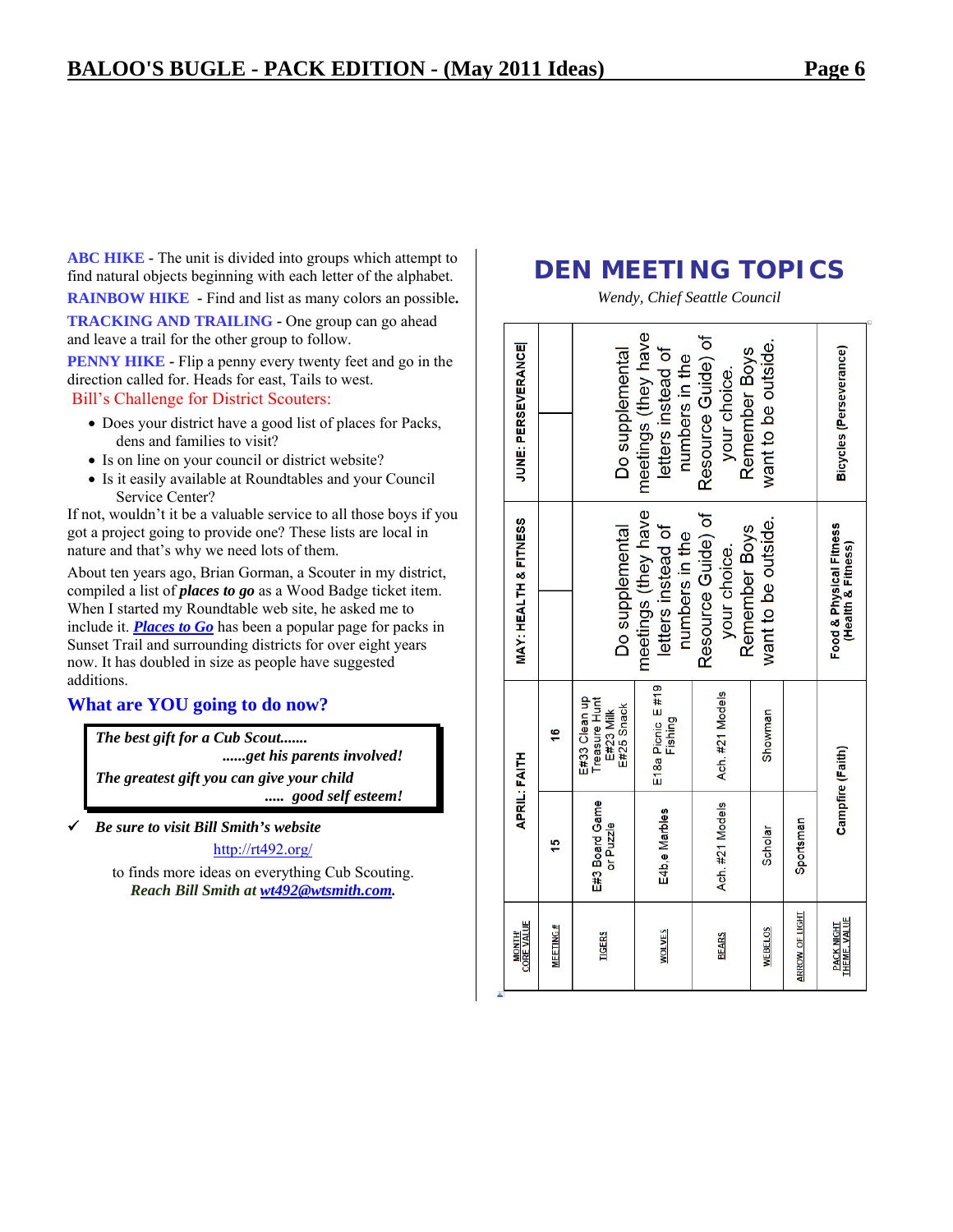### **ROUNDTABLES**

*From Bob Scott at National in answer to my question on the role of Roundtables with the new delivery system -* 

Dave, you have it right.

**No changes to roundtable's role, how it's executed, etc.**  Bob Scott , Innovation Coordinator - CS 2010

### **Planning for Summer Roundtables**

*Beverly, Capital Area Council* 

Time was, in my district, roundtable shut down for June and July and August was Fall Program Kick-Off, with little or no time for a roundtable program. Well, yours truly decided a few years ago that we needed to have roundtable year-round. In June and July, we do "roundtable light" – we meet outside (weather permitting), invite the participants to bring the spouses and kids, follow the RTPG suggestions, maybe, but don't really have a structured meeting. One month will be devoted to water activities and games (rain gutter regatta, soaking sponge races, water balloon toss, etc), with watermelon and popsicles for a snack. The other will usually include all sorts of games and will also feature a picnic (hot dogs, chips, juice and cobbler – and kick-the-can-ice cream (How To Book, page 4-39)!) and maybe a campfire, if there is not a burn ban in effect. We have also done bicycle rodeos (How To book, page 6-11) and

Cub-anapolis races (How To book, page 6-18).



It is a fun time, very relaxed, and keeps folks focused on the  $2<sup>nd</sup>$  Thursday as roundtable night. It is also a good time to get your new Tiger parents coming to roundtable. In August, we still have the Fall Program Kick-Off, but it does not take the entire roundtable slot, so we do have time for an abbreviated program – introduce the new attendance award, do training for fall recruiting, etc.

A few things to remember when planning for the summer:

- Attendance will vary greatly but we have always had a good crowd. I don't know if it is the activities, the food or the opportunity to bring the boys.
- Don't plan for a structured meeting a simple opening, outline of how the evening will play out and then get the program going. You can get them all together over refreshments for any announcements and the teaser about the next month (If you thought tonight was fun, wait 'til you see what we have for you next month!)
- Recruit helpers  $-$  if you have a lot of stations, get some regulars to help out running the games or manning the food table – a good way to gently ease folks onto your staff!
- Be respectful of your surroundings always practice LNT. We meet at a church/school and are very careful to stash the trash, pick up any water balloon pieces, properly dispose of the charcoal, etc.

I hope you think "outside the box" for the coming summer. I think you will be pleasantly surprised at the results.

## **PACK ADMIN HELPS –**

### **Journey to Excellence and Good Turn for America**

**The Journey to Excellence** replaces the "Centennial Quality Unit Award." The Centennial Quality Unit Award replaced the "Quality Unit Award," which replaced the "Honor Unit" award.

I suspect that many of you are confused on the timing of Journey to Excellence, and could use some practical tips for implementing it. Those packs that re-charter late fall (Oct. Nov. Dec.) are eligible for the 2011 JTE patch. Although they don't tally their points and fill out the paper work until rechartering, they will need to plan now so they can fulfill the requirements. And as one astute member of our district pointed out, some requirements need to be fulfilled soon.

Also, I was asked, "Do you know what happened to **"GoodturnforAmerica.org"**? I typed that into my web browser and was redirected to:

http://www.scouting.org/scoutsource/Awards/JourneyToExcel lence.aspx

### **On that page it in the first paragraph states:**

"Scouting's Journey to Excellence" is the BSA's new council performance recognition program designed to encourage and reward success and measure the performance of our units, districts, and councils. It is replacing the Centennial Quality Awards Program as a means of encouraging excellence in providing a quality program at all levels of the BSA.

Down the bottom of the page is a box labeled "Service Projects" with a tab for recording hours. Plus tabs with hints for success.

So I intend to address these two items in next month's Baloo. If you are your council's guru (or on the guru's staff) on either topic, please write and help me out (or maybe volunteer to write the article for other Cub leaders).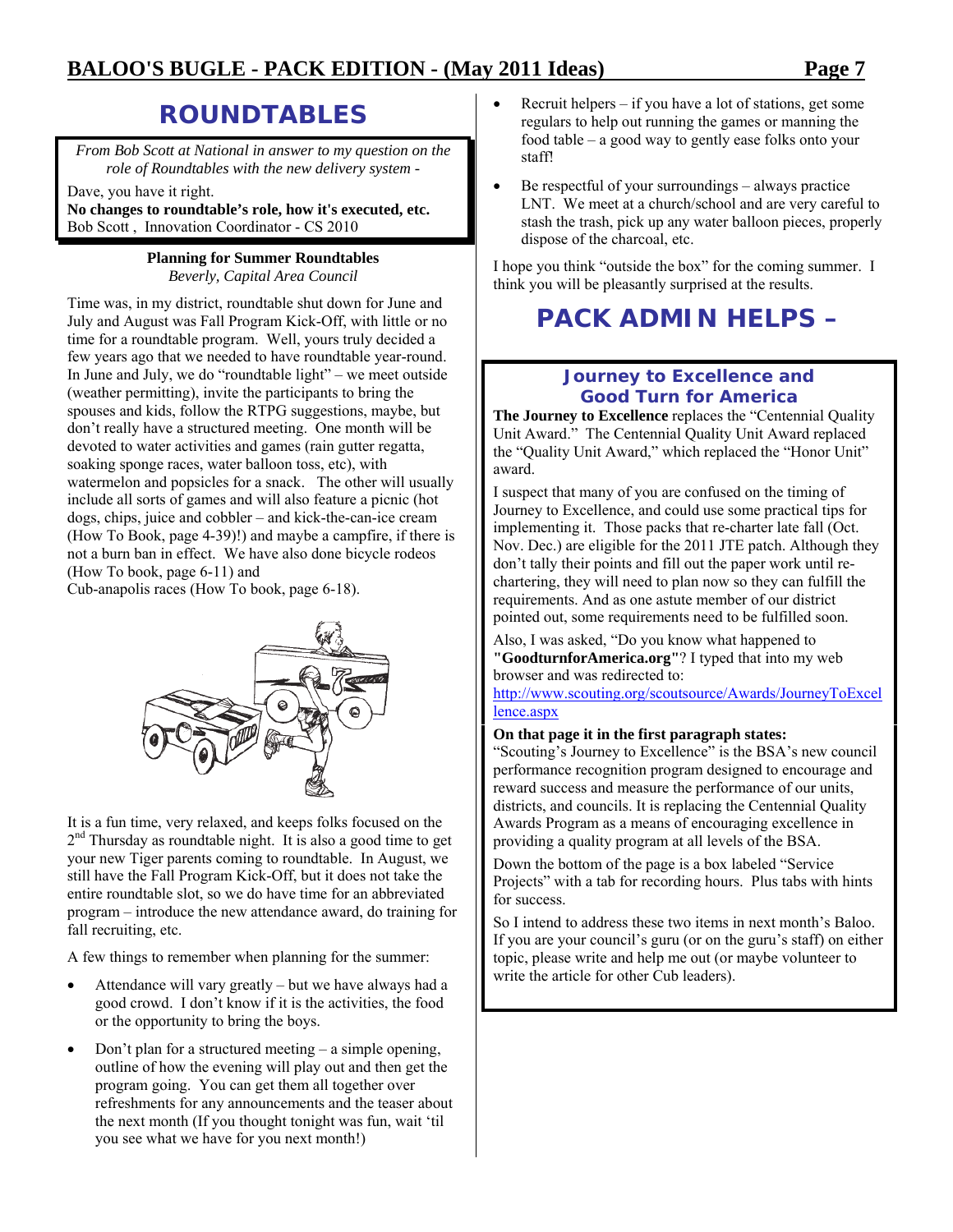### **Planning Campfires**

There are lots of great books out there for planning campfire. Just check out the books for sale from vendors that support www.usscouts.org or Google the topic.

My favorite is -

### **Creative Campfires**

### By Douglas R Bowen

*It has all the bases covered with many songs, skits, stories, yells, run-ons, cheers and more*  Also, the Canyon Campfire Companion (Volumes 1 & 2) .

### **PLANNING A PACK CAMPFIRE**

### *Catalina Council*

If the fire regulations at your outdoor activity prohibits live fire, or if you're holding your meeting at an indoor location, use an artificial campfire. See the directions later in this section.

- This would be a good time to have the parents form groups and put on presentations at the campfire.
- After the main campfire program, the cooling embers will be an enticement for special food treats – see the recipes for s'mores in the Cub Scout Program Helps for this month's theme.
- Print a copy of the BSA's Campfire Planner to plan your campfire program. The Campfire Planner is available on line from many, many sites. Here is one link: http://macscouter.com/Campfire/Planning.asp

The form has two sides. On one side you list all the skits, songs, cheers, stories, gags and other stuff you plan to do. On the other side you put them in the order you plan to do them. Start fast, build up the pace and enthusiasm as the fire builds, then slow things down as the fire wanes.

### **Artificial Campfires**

Don't let bad weather or lack of a location keep you from having a pack campfire. A little

imagination can bring the atmosphere of a real campfire indoors. Here are some methods you can use to create an artificial campfire.

- Place a candle in a large glass bowl lined with red foil. Make a rock ring around the bowl.
- Place a candle in a large can with holes punched in the sides.
- The two below are a little more elaborate, but well worth the effort



### **Outdoor Ceremonies**

### *Catalina Council*

Ceremonies are important, even in the outdoors. Outdoor pack activities usually call for an opening and closing ceremony (or closing campfire). Any outdoor pack activity which takes the place of a regular pack meeting should also include advancement ceremonies so awards can be presented promptly.

Remember these things when planning outdoor ceremonies:

- Weather it is difficult to keep candles lit in winds or light rain. Have a backup plan with some type of protection.
- Acoustics the wind sometimes carries voices in the wrong direction. Make sure the speaker can be heard.
- Natural surroundings make the most of surroundings to furnish background. Lakefront or open areas in the woods make good ceremony sites.
- Length make ceremonies short, especially if the audience is standing.
- Flag be certain the U.S. flag is secure. A normal flag holder will not be adequate in winds. Insist on respect for the flag, indoors or outdoors.
- If you're having a real fire, make sure you have complied with local fire ordinances and have provided a safety area so people are not too close to the fire. ♦ Do not use the fire as a backdrop for speakers, skits, etc, for it is very hard for the audience to see sometimes. Stand slightly to one side for best effects. (Good idea is to have portable lights shining low on speakers)

### **Campfires: "Outing in Scouting"**

### Cub Scout *Program Helps* 2008-2009, 2 JUN 09

Creating a memorable campfire takes planning. Here are a few hints to ensure that your campfire is a pleasant experience for all:

- $\checkmark$  Approve all elements of the campfire that the dens will do (skits, songs, stunts, run-ons, applauses, and cheers) to make sure they follow the positive values of Scouting.
- $\checkmark$  Follow the flames: Start the campfire with an exciting song/skit that gets everyone involved. As the fire diminishes, the activities become calmer.
- 9 Use the Campfire Planner that is in the *Cub Scout Leader Book* appendix. Vary active and quieter contributions to ensure a fast-moving campfire.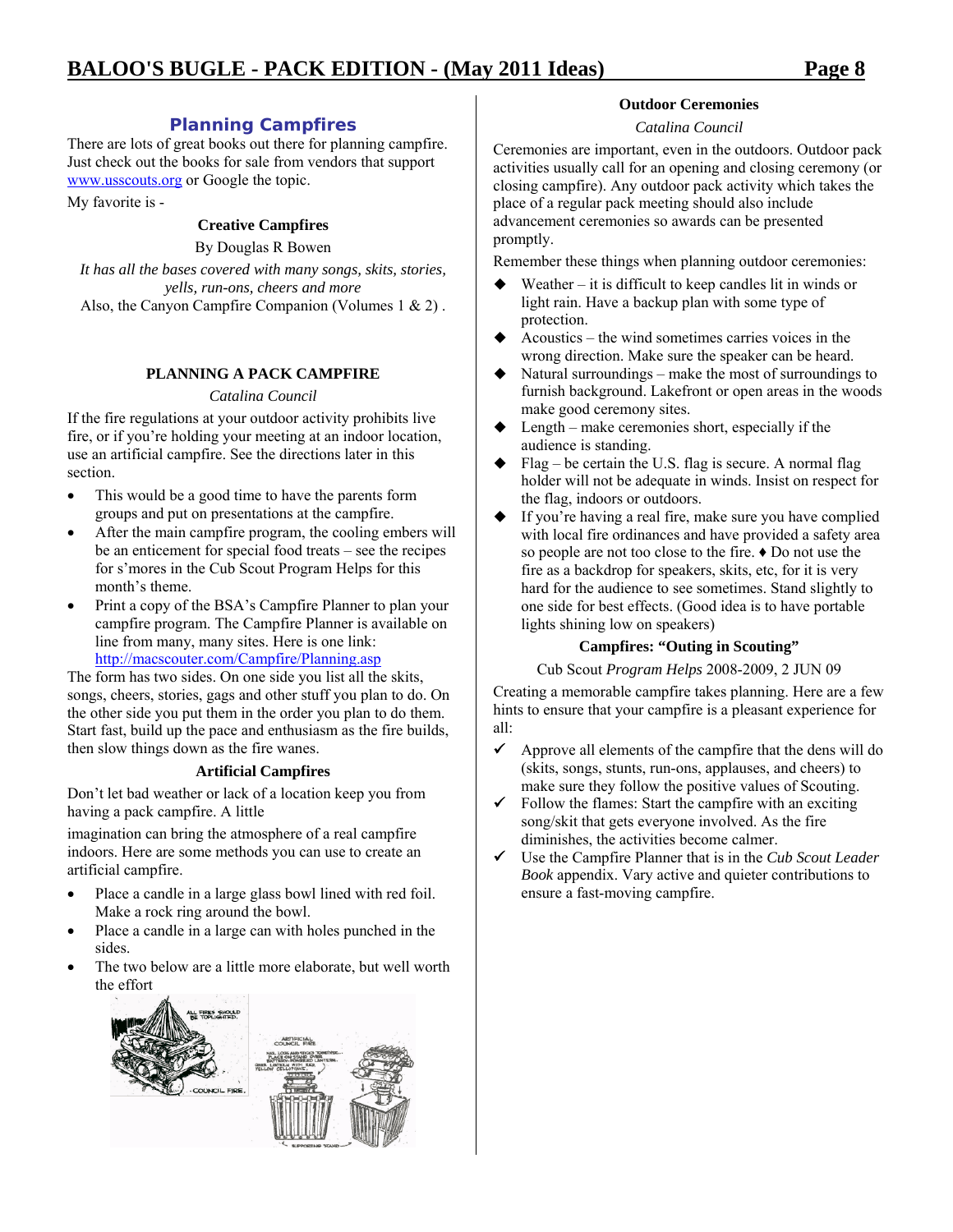### **LEADER RECOGNITION & INSTALLATION**

#### **Survival Kit for Leaders**  *Mark Twain District Roundtable*

One New Leader's Survival Kit for each new leader (You can adapt this to install all of your leaders for the new year.)

Will (names) please come forward. These are our (new) leaders for the upcoming Scouting season. As we all know Cub Scouting is a year round sport but there are different seasons through out the year. In the fall we recruit and go outdoors, everyone is anxious to start earning his rank badge. In the winter we do more inside and prepare for the Pinewood Derby and our big birthday party, the Blue and Gold Banquet. Then spring comes and we are back outside, earning electives and family camping. Then in the summer it is off to camp and swimming and outdoor games and activities.

Cub Scouting is unique with many adults volunteering their time and talents to help the association, our Pack, the teams, our Dens, and our players, the Cubs to success. Success is not just a one-time victory in Cubs, it is the successful development of boys into youths who have good character and recognize there is a God, are good citizens, and are mentally and physically fit. When a sports team signs a new player you see them presenting the player with his uniform and equipment to ensure his success and safety. So to in Cub Scouts, we want our leaders to "be Prepared." So here is the emblem of your position (show position patches) and a "Survival Kit" to help you succeed. (Hold up one survival kit and go through contents)

**Sponge:** To soak up all the Cub Scouting information you need.

**Rubber Band:** To remind you to be flexible.

**Glue Stick:** To help you to stick with it.

**Sandpaper:** To help you smooth out the rough edges.

**Starburst:** A star burst to give you a burst of energy on the days you don't.

- Yeast Packet: To help you rise to the occasion.
- **Safety Pin:** To help you hold it all together.
- **Marbles:** To replace the ones you may lose along the way.

**A Match:** To light your fire when you are burned out.

**Clapping Hands:** When you need some appreciation.

**Aspirin:** For the occasional headaches, you'll get.

**Hershey Kiss:** A kiss to remind you that you are loved. *(We give kisses and hugs!!! CD)* 

### **Alternate Words:**

Just as a sports team has many coaches each with a specialty, our pack needs volunteers with may skills, administrative, leadership, teaching, encouraging, spirit and more. (Present patches and kits to (new) leaders as you call out their names and positions

### **SPECIAL OPPORTUNITIES**

*Pat Hamilton, Baltimore Area Council* 

With May's core Value being "Health and Fitness," I thought this would be a good time to focus on a couple of new belt loops and pins that were introduced in 2009. They do a nice job of bracketing the two-sided approach to health and fitness: good nutrition and exercise.

from *www.usscouts.org*

### **Nutrition Loop and Pin**

### **Requirements**

Tiger Cubs, Cub Scouts, and Webelos Scouts may complete requirements in a family, den, pack, school, or community environment. Tiger Cubs must work with their parents or adult partners. Parents and partners do not earn loops or pins.

### **Nutrition Belt Loop**



### *Complete these three requirements:*

- 1. Make a poster of foods that are good for you. Share the poster with your den.
- 2. Explain the difference between a fruit and a vegetable. Eat one of each.
- 3. Help prepare and eat a healthy meal of foods that are included in a food pyramid.

(With your parent's or partner's permission, see http://www.mypyramid.gov.) *Note: Click on the link in the left column for "Kids (6-11y)" – Pat*

#### **Nutrition Academics Pin**



### *Earn the Nutrition belt loop, and complete five of the following requirements:*

- 1. Make a poster that shows different foods that are high in each of the vitamins. Using your poster, explain to your den or family the difference between a vitamin and a mineral and the importance of each for a healthy diet.
- 2. Read the nutrition label from a packaged or canned food item. Learn about the importance of the nutrients listed. Explain what you learned to your den or family.
- 3. Make a list of diseases that can be caused by a diet that is poor in nutrition.
- 4. Talk with your school cafeteria manager about the role nutrition plays in the meals your school serves.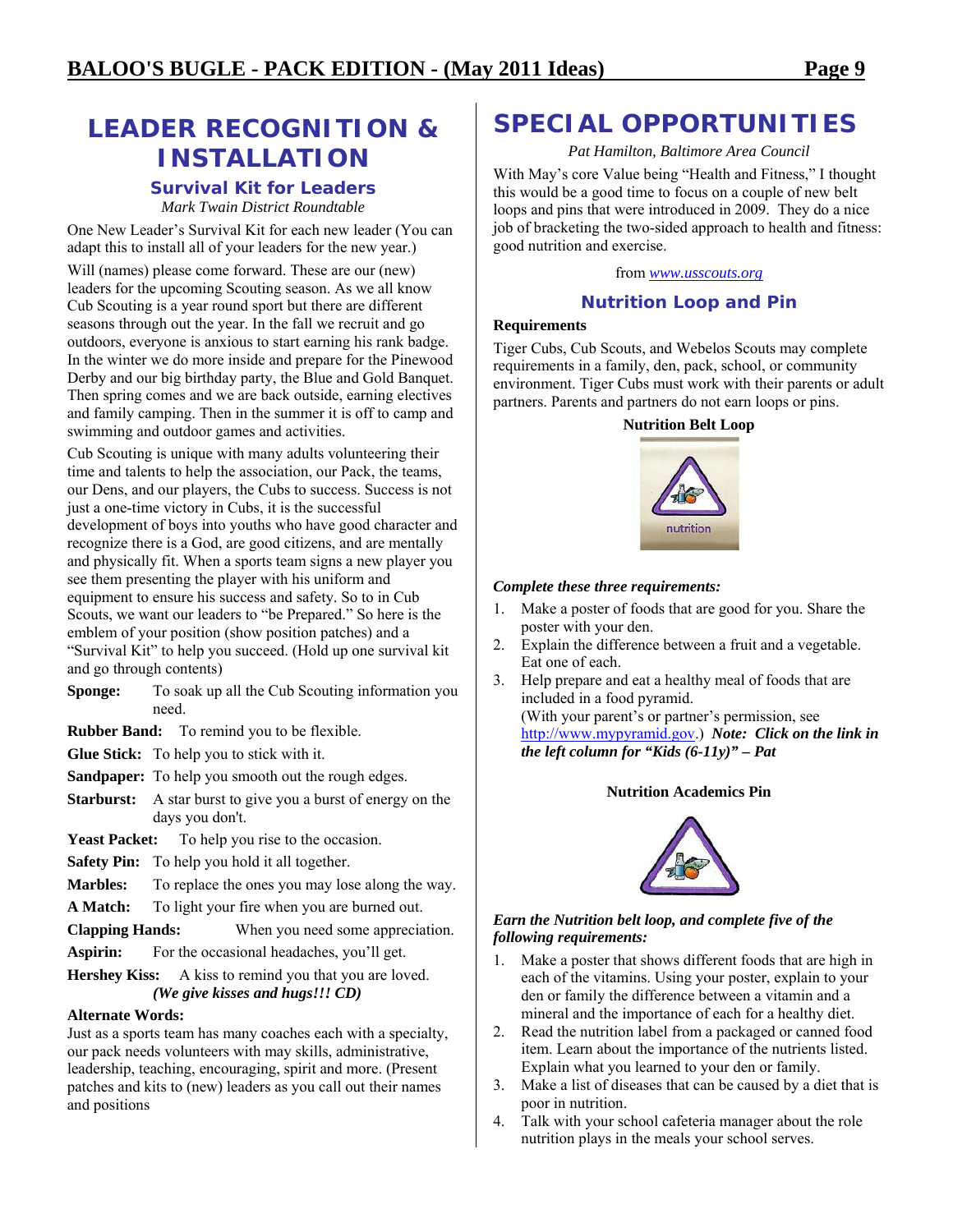- 5. With an adult, plan a balanced menu of breakfasts, lunches, and dinners for your family for a week.
- 6. Make a list of healthy snack foods. Demonstrate how to prepare two healthy snacks.
- 7. With an adult, go grocery shopping. Report to your den or other family members what you learned about choosing good foods to eat.
- 8. Demonstrate how to safely prepare food for three meals.
- 9. Demonstrate how to store leftover food to prevent spoilage or contamination.
- 10. Help with a garden. Report to your den or family about what is growing in the garden and how you helped. Show a picture of or bring an item harvested from your garden.
- 11. Visit a farm or ranch. Talk with the owner about how the farm or ranch produces food for families.
- 12. Explain how physical exercise works with nutrition in helping people be fit and healthy. Demonstrate three examples of good physical activity.

For worksheets to help with earning these awards got to http://usscouts.org/advance/cubscout/academics/nutrition.asp

### **Kickball Loop and Pin**

### **Requirements**

Tiger Cubs, Cub Scouts, and Webelos Scouts may complete requirements in a family, den, pack, school, or community environment. Tiger Cubs must work with their parents or adult partners. Parents and partners do not earn loops or pins.



### *Complete these three requirements:*

- 1. Explain the rules of kickball to your leader or adult partner.
- 2. Spend 30 minutes practicing the skills of kickball (pitching, kicking, base running, catching, throwing). This may be over two different practice periods.
- 3. Play a game of kickball.

**Sports Pin** 



### *Earn the Kickball belt loop, and complete five of the following requirements:*

1. Demonstrate the following kickball skills: pitching, kicking, base running, catching, throwing.

- 2. Explain the rules of base running.
- 3. Describe the basic defensive positions in kickball (pitcher, catcher, infielder).
- 4. Draw a kickball field to scale; include the starting defensive positions.
- 5. Report to your den or family about the similarities between the rules of baseball and kickball.
- 6. Explain the role of being the captain of a kickball team.
- 7. Play five games of kickball using basic rules.
- 8. Help set up a kickball field for a game.
- 9. Serve as a referee for one game of kickball.
- 10. Participate in a pack, school, or community kickball tournament or a supervised kickball league.

For worksheets to help with earning these awards got to http://usscouts.org/advance/cubscout/sports/kickball.asp

### **Internet Scout Patch**

#### from *www.usscouts.org*



The Internet Scout Patch Program offered by the U.S. Scouting Service Project is undergoing a much needed update. In a very short time we will launch Version 2 of this program with updated requirements and supporting materials on this site. We also expect to offer a brand new patch with a spectacular design. Please check back again later for a great program that will help parents and Scouts alike to have a safer and better Internet experience.*.* 

### **Boys' Life Reading Contest for 2011**

*http://boyslife.org/* 



**SAY 'YES' TO READING**  *Enter the 2011 Boys' Life Reading Contest* 

*See details of this Boys' Life contest in the Den Edition. Dave*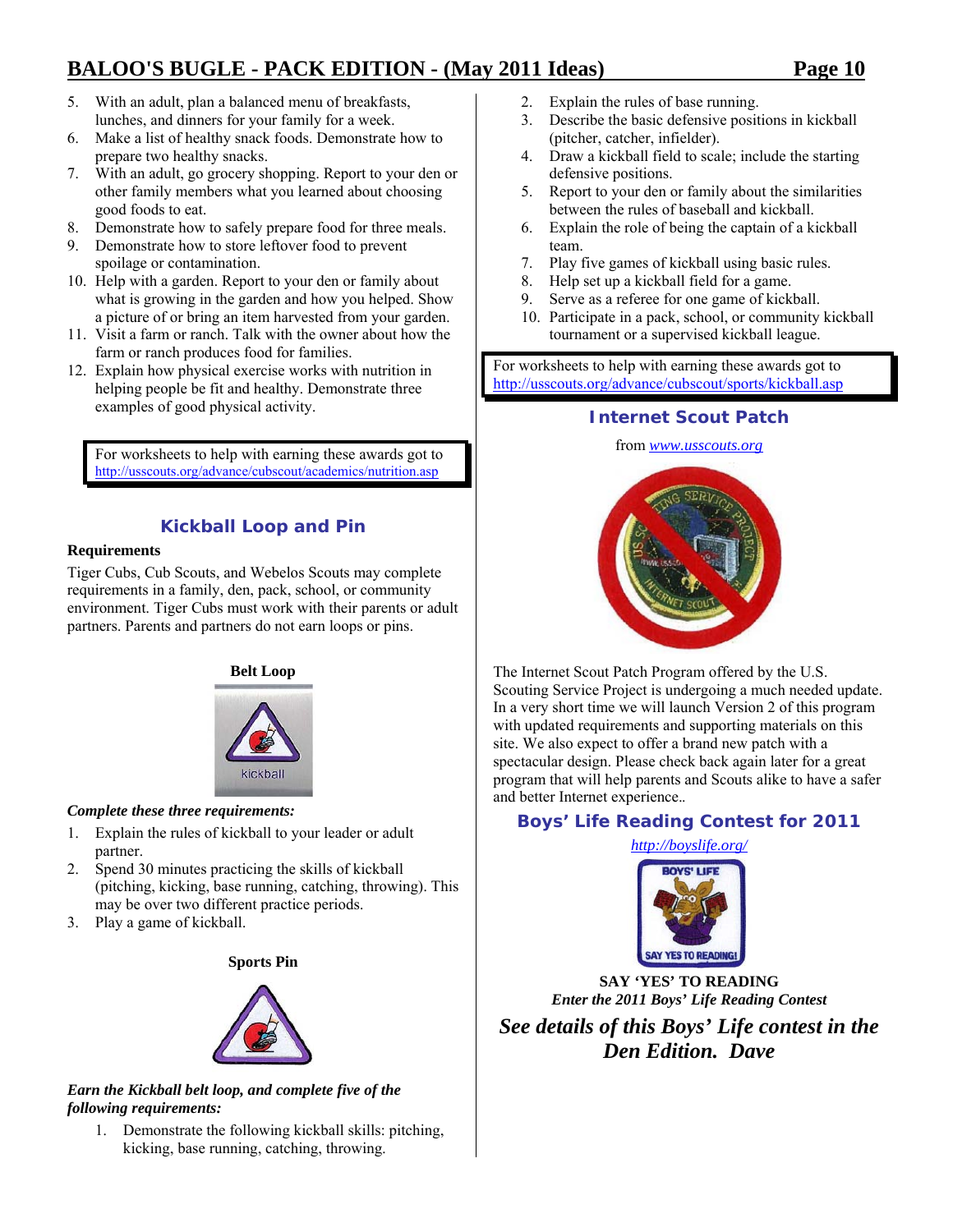### **Knot of the Month**

**Cub Scouter Award** 



*from www.scouting.org*

This award is for the Pack Committee Chairman and Committee Members of your pack.

### **Tenure**

Complete two years as a registered adult leader in a Cub Scout pack.

### **Training**

- Complete Fast Start training, if available for your position.
- Complete This Is Scouting and specific training for any Cub Scouting position.
- Complete Youth Protection training.
- During each year of tenure for this award, participate in a Cub Scout Leader pow wow or university of Scouting, or attend at least four roundtables.

### **Performance**

### *Do five of the following:*

- Assist in planning a pack program that results in advancement in rank by a minimum of 50 percent of pack members each year.
- Serve as an adult leader related to a pack that earns the national Quality Unit Award.
- Serve as leader of a blue and gold dinner, pinewood derby, space derby, raingutter regatta, field day, picnic or other Cub Scout pack activity.
- Give leadership to a promotional effort that results in at least 60 percent of pack families subscribing to *Boys' Life* magazine.
- Develop or update a Tiger Cub or Cub Scout den activity book listing local places to go, things to do, costs, distances, etc., for the five Tiger Cub areas, or for at least 12 Cub Scout themes.
- Give leadership to planning and conducting a pack service project.
- Organize participation of a pack in the Cub Scout Academics and Sports program.
- Help conduct two annual pack Friends of Scouting campaigns.
- Serve as a leader for members of your pack attending a Cub Scout day camp or resident camp.

A tracking form for this award is available at: http://www.scouting.org/filestore/pdf/34169-54.pdf

### **PACK NIGHT IDEAS**

**Here are some themes that should have good material for Health and Fitness**

*Wendy, Chief Seattle Council*  **"Toughen Up," August 2000**  Baloo's Bugle http://usscouts.org/usscouts/bbugle/bb0007.pdf,

**"Go for the Gold," June 2008**  Baloo's Bugle http://usscouts.org/usscouts/bbugle/bb0805.pdf.

**"Power Up," January 2010**  Baloo's Bugle http://usscouts.org/usscouts/bbugle/bb0912.pdf .

### **GATHERING ACTIVITIES**

*"Gathering Activities" for large groups and getting groups to know each other are in this edition. Those good for dens (e.g. word searches, puzzles, mazes) are in the Den edition. Dave* 

*Note on Word Searches, Word Games, Mazes and such – In order to make these items fit in the two column format of Baloo's Bugle they are shrunk to a width of about 3 inches. Your Cubs probably need bigger pictures. You can get these by copying and pasting the picture from the Word version or clipping the picture in the Adobe (.pdf) version and then enlarging to page width. CD* 

### **Human Body**

*Westchester-Putnam Council* 

Name 10 parts of the human body that have only three letters.



*Eye, lip, ear, rib, hip, toe, arm, leg, jaw, gum*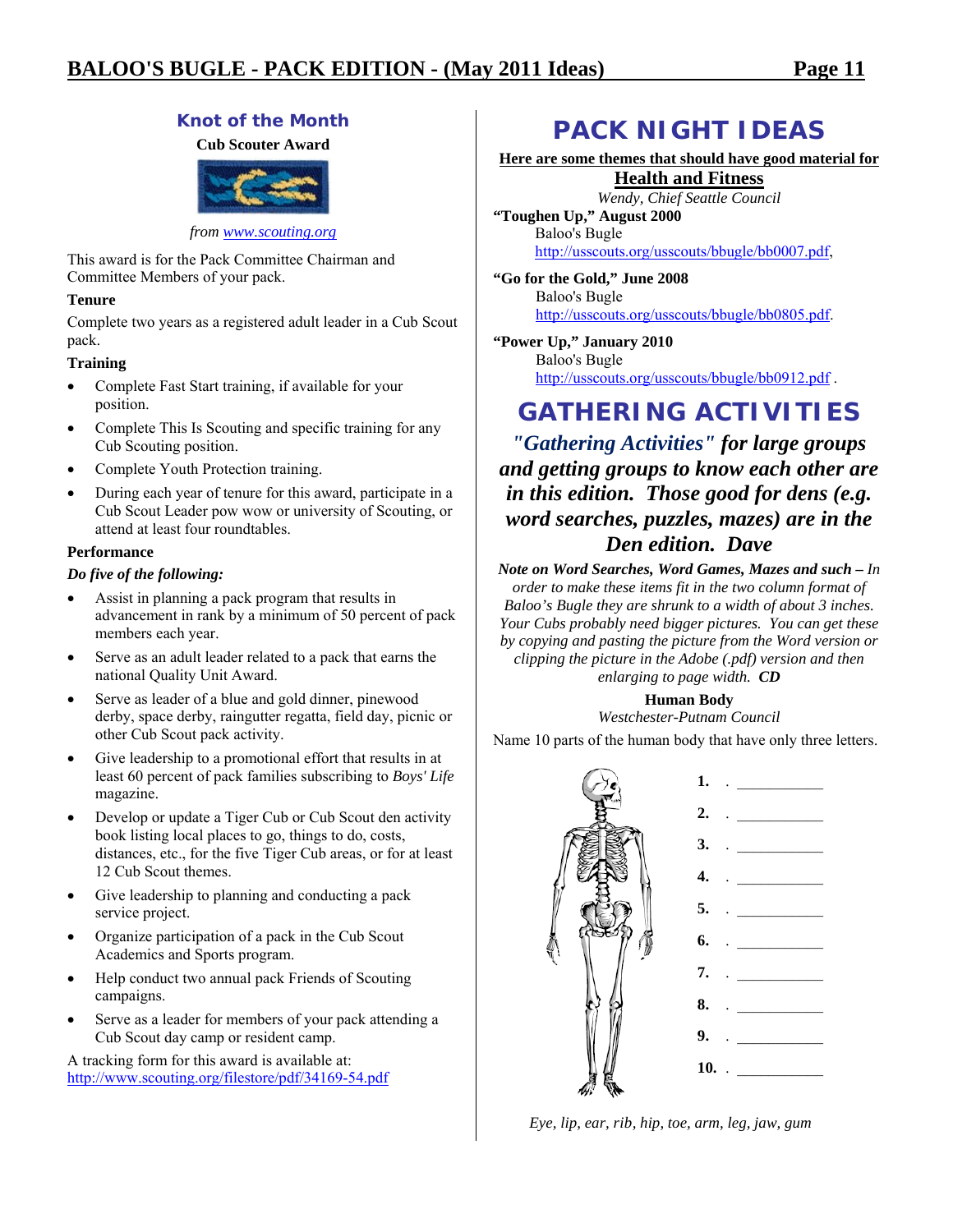### **CLOTHESPIN MIXER**

*Utah National Parks Council* 

**Equipment:** Clip-on clothespins - 3 or 4 for each person.

#### **Directions:**

- Give everyone 3 or 4 clothespins.
- Tell them that the object of the game is to get rid of their clothespins without having anyone else pin THEIR clothespins on them.
- With everybody trying to get rid of his or her clothespins at the same time, as fast as possible, this is a rowdy and fun way to start a meeting.

#### **Health & Fitness Round Robin**

*Alice, Golden Empire Council* 

**Assign each den or family to focus on some part of Fitness or Health –** Set up a Round Robin at the Pack Meeting for everyone to visit and find out about nutrition, healthy food, fun ways to exercise, places to go to walk, hike, or enjoy physical activity, fitness or food games.

#### **Health & Fitness Word Search**

*Alice, Golden Empire Council* 

All the words in the puzzle have something to do with Health or Fitness – words can be in any direction.

| <b>NWRKNIETORPHYSY</b> |  |  |  |  |  |  |  |
|------------------------|--|--|--|--|--|--|--|
| SAREXNGXNVSSFEG        |  |  |  |  |  |  |  |
| <b>OLSELBATEGEVRIR</b> |  |  |  |  |  |  |  |
| <b>SKATDDFRSRLDUIE</b> |  |  |  |  |  |  |  |
| EIPRRIAOTACTION        |  |  |  |  |  |  |  |
| <b>HNUTRITIONSITEE</b> |  |  |  |  |  |  |  |
| UGRAINSCRDUYSRT        |  |  |  |  |  |  |  |
| LACISYHPOYMOIEN        |  |  |  |  |  |  |  |

| Action  | Dairy      | Diet     |
|---------|------------|----------|
| Energy  | Exercise   | Food     |
| Fruits  | Grains     | Hiking   |
| Muscles | Nutrition  | Physical |
| Protein | Vegetables | Walking  |

#### **Health & Fitness Activities**  *Alice, Golden Empire Council*

**Have a display of favorite Health & Fitness activities and local places to do them -** Ask boys and parents to share their favorite places to do things – example: places where it's safe to fly kites, favorite hiking, walking or bicycle trails, bowling alleys, farmer's markets, etc.

### **OPENING CEREMONIES**

**Fitness Check Opening** *Alice, Golden Empire Council* 

**Materials:** Before the meeting, prepare a list of Health & Fitness Essentials – Either as wall-mounted list in LARGE letters, or as separate strips that the scout can add to the wall. Have ready a Marker, Chalk or Whiteboard marker to make a

**Narrator or Cubmaster:** Health and Fitness has been our goal this month. (Point to the Sign or the Title of Health & Fitness) Let's see how we did.

checkmark, depending on your backdrop.

| $Cub$ #1: | (Either reading from the list or adding his word<br>strip under the title) Strive for Five servings of |
|-----------|--------------------------------------------------------------------------------------------------------|
|           | fruits and vegetables each day.                                                                        |
|           |                                                                                                        |
|           | (Makes a check mark by the phrase) "CHECK!"                                                            |
| $Cub$ #2: | (Reading from list or adding his strip) Drink                                                          |
|           | plenty of water each day!                                                                              |
|           | (Makes a check mark by the phrase) "CHECK!"                                                            |
| Cub #3:   | (Following same procedure) Get eight hours sleep                                                       |
|           | each night!                                                                                            |
|           | (Makes a check mark) "CHECK!"                                                                          |
| Cub #4:   | (Following same procedure) Take a regular bath                                                         |
|           | or shower and Brush your teeth!                                                                        |
|           | (Makes a check mark) "CHECK!"                                                                          |
| Cub #5:   | (Following same procedure) Enjoy the Outdoors –                                                        |
|           | But Keep Safe in the Sun!                                                                              |
|           | (Makes a check mark) "CHECK!"                                                                          |
| Cub #6:   | (Following same procedure) Get lots of Exercise.                                                       |
|           | (Makes a check mark) "CHECK!"                                                                          |
|           | <b>Narrator or Cubmaster:</b> Well boys, I see you know how to                                         |
|           | be Healthy and Strong. Now I want you to EXERCISE your                                                 |
|           | right as a citizen of our great country, and prepare to present                                        |

#### **CUB SCOUT PLEDGE TO HIMSELF**  *Utah National Parks Council*

**Arrangement:** American Flag is placed in center of stage. 10 Cubs, in uniform, in turn come on stage stand near the flag and recite one of the lines. Upon finishing he salutes the flag and goes to the rear of the stage, where they form a horseshoe.

- **Cub #1:** May I grow in character and ability as I grow in size. **Cub #2:** May I be honest with myself and others in what I do and say.
- **Cub #3:** May I learn and practice my religion.

the Flag!

- **Cub #4:** May I always honor my parents, my elders and my leaders.
- **Cub #5:** May I develop high moral principles and the courage to live by them.
- **Cub #6:** May I strive for health in body, mind and spirit.
- **Cub #7:** May I always respect the rights of others.
- **Cub #8:** May I set a good example so that others may enjoy and profit from my company.
- **Cub #9:** May I give honest effort to my work.
- **Cub #10:** May I regard my education as preparation for the future.
- **CM:** As last boy joins the horseshoe, invite the audience to join in the Pledge of Allegiance.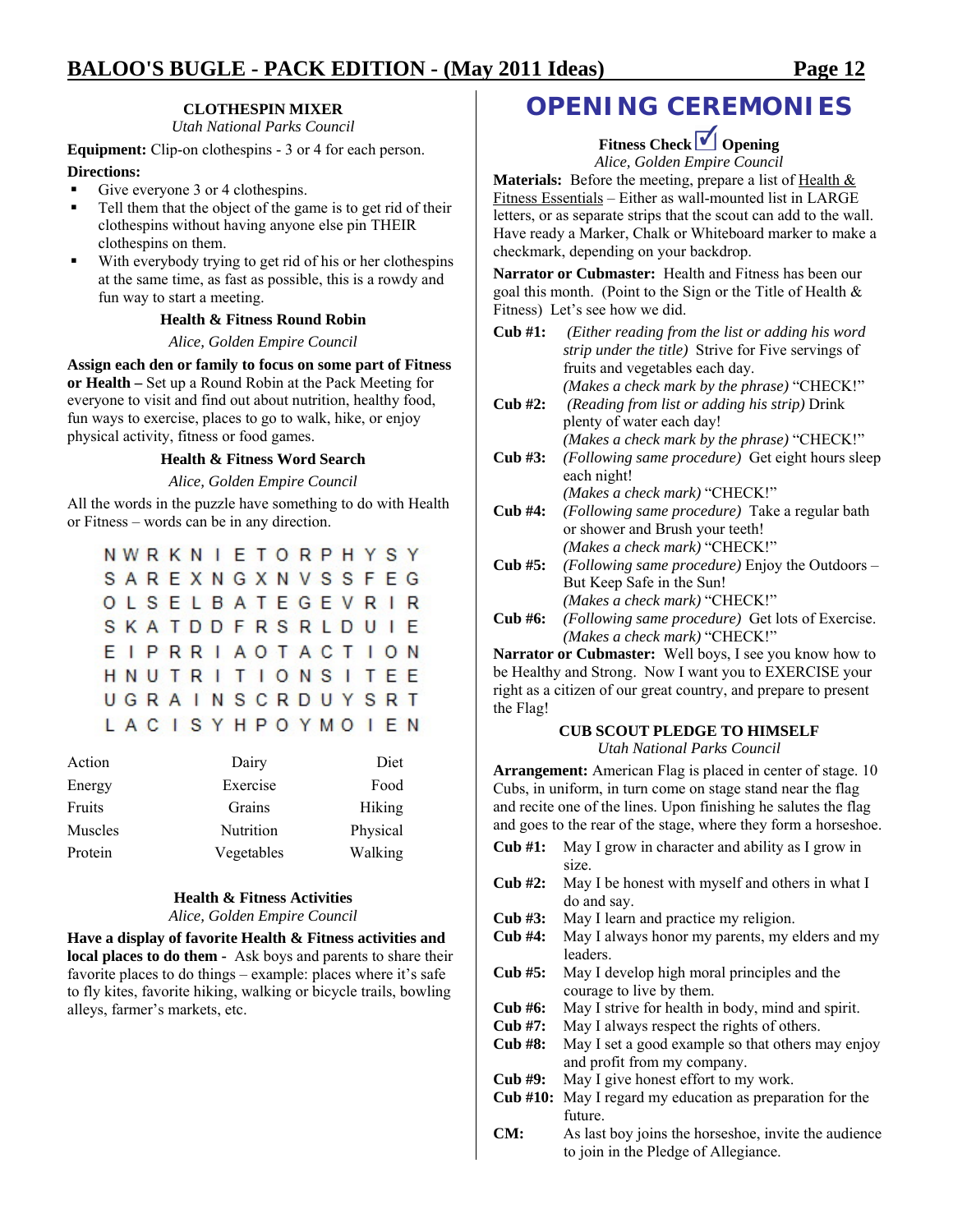### **MY STRENGTH**

*Utah National Parks Council* 

| <b>Action:</b> | The Cubmaster and four boys are on stage just |
|----------------|-----------------------------------------------|
|                | before the presentation of colors.            |

- **CM:** During this month, our Cubs have been working on their muscles and physical skills.
- **Cub #1:** My strength comes from my parents and my ancestors.
- **Cub #2:** My strength comes from the exercises and work I do.
- **Cub #3:** My strength comes from the foods I eat and the clean air I breathe.
- **Cub #4:** We need strength to keep our bodies healthy, but real strength is knowing when and how to use strength wisely in all that we do, especially in helping our own families.
- **CM:** As we begin our meeting, let us all stand tall and proud knowing that we are doing our best as the color guard advances.

#### **PHYSICAL FITNESS**

*Utah National Parks Council* 

- Action: Six Scouts come on stage, carrying various kinds of muscle-building equipment. They exercise and, in turn, speak the following lines.
- **Cub #1:** To keep your body strong and healthy is more valuable than being wealthy.
- **Cub #2:** When you are fit, you feel so good, and try to do the things you should.
- **Cub #3:** It helps you lend a helping hand, to needy folks around the land.
- **Cub #4:** Eating the right foods is always wise, and everyone needs exercise.
- **Cub #5:** Stand on tip toes, one, two, three. Come on and practice; run with me!
- **Cub #6:** Scouting builds young boys into men, and this is where it all begins.
- **CM:** As last boy finishes, invite the audience to stand and join in the Pledge of Allegiance.

### **GOOD HEALTH**

*Grand Teton Council* 

PERSONNEL: 5 Cub Scouts

**EQUIPMENT:** Barbells with letters on each end to spell GOOD HEALTH

#### **SETTING:** Boys holding barbells

- **Cub #1:** Eating the right foods is really important if our bodies are to be strong and healthy.
- **Cub #2:** Proper dental care will help us keep our teeth all our lives. Brush and floss regularly and see your dentist.
- **Cub #3:** Buckle right down and carry your share of the load, unless you want to be a shirker on life's road.
- **Cub #4:** Do your best to lift your share, showing everyone that you care.
- **Cub #5:** Take care of your body and be sure to eat right and Toughen Up.

### **S-H-A-P-E Opening**

*Grand Teton Council* 

- SETTING: Five Cub Scouts, wearing various sports uniforms, holding signs with large letters on front and their parts on back in LARGE type.
- **Cub #1:** S -S is for see...See yourself as others see you!
- **Cub #2:** H -H is for health...Good health means a longer, better life.
- **Cub #3:** A -A is for athlete...You don't have to be an athlete to be in shape.
- **Cub #4:** P -P is for patience...Have patience, take your time in your fitness program. Don't overdo!
- **Cub #5:** E -E is for exercise...Exercise keeps you in shape.

### **Muscle Building**

#### *Grand Teton Council*

**Arrangement**: Seven boys come on stage, carrying various kinds of muscle-building equipment. They use the equipment and in turn, speak the line below.

- **Cub #1:** To keep your body strong and healthy, Is more valuable than being wealthy.
- **Cub #2:** When you are fit, you feel so good, And try to do the things you should.
- **Cub #3:** It helps you lend a helping hand, To needy folks around our land.
- **Cub #4:** Eating the right food is always wise, And everyone needs some exercise.
- **Cub #5:** Stand on tiptoes, one, two, three, Touch your toes, don't bend a knee.
- **Cub #6:** Run a while, then slow your pace, Practice will help you win the race.
- **Cub #7:** Scouting builds young boys into men, And this is where it all begins.

This can be followed by the Pledge of Allegiance and Cub Scout Promise and/or Oath. Or whatever you wish.

### **AUDIENCE PARTICIPATIONS & STORIES**

#### **Exercise – Take Your Pick!**

*Alice, Golden Empire Council* 

Divide your audience into five groups and assign each group a sound and action – Have each group practice their assignment first.

| SOCCER-             | Make a motion of "heading" the ball<br>while saying "Look, no hands!"         |
|---------------------|-------------------------------------------------------------------------------|
| <b>BASKETBALL -</b> | Make a dribbling motion while saying<br>"Bounce, Bounce!"                     |
| $HIKE-$             | Make a motion of using a hiking stick<br>while singing "A Hiking We Will Go!" |
| BASEBALL-           | Make a motion of hitting the ball while<br>saying "It's a Homerun!"           |
| <b>BIKE RIDE -</b>  | Hold the handlebars and move feet as if<br>pumping while saying "Whir, Whir!" |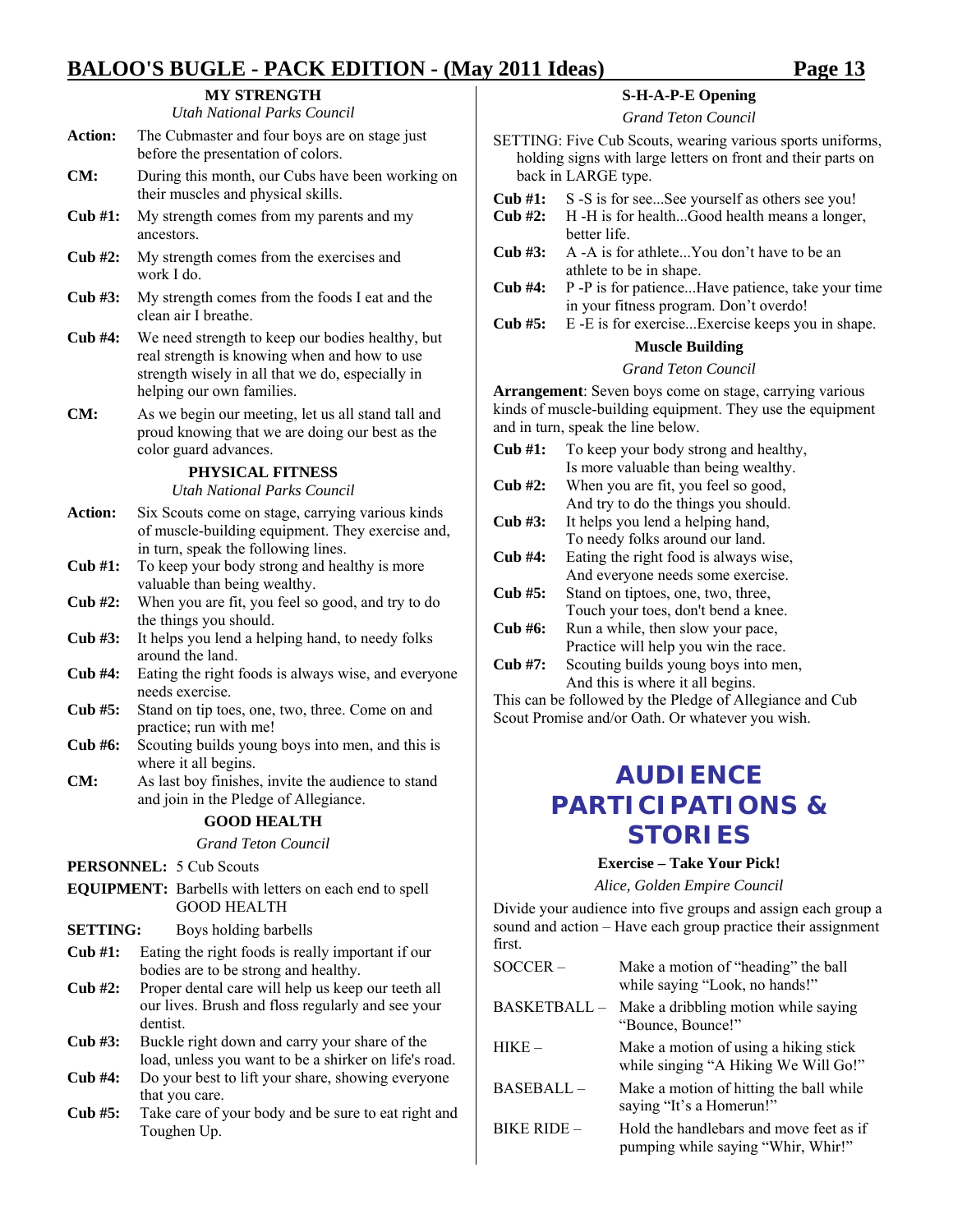It was a beautiful day, and the boys from the den were really happy it wasn't raining for the first time in three days. They knew they wanted to be outside – but what would they do?

We could play a game of **SOCCER**, said one boy. No, I'd rather play a game of **BASKETBALL** said his friend. Hey, here's my bat – let's get up a game of **BASEBALL**, said another. No, **SOCCER** is more fun, said the first boy. There's a lot more action in **SOCCER**. We played **SOCCER** last Saturday – I'd rather play **BASEBALL**, said one of the boys. My favorite is still **BASKETBALL** said another – the last time I played **BASKETBALL**, I made a three-pointer from the center line! I vote for **BASKETBALL**!

Hey, Summer's just around the corner – we need to practice our **BASEBALL** skills – I vote for a **BASEBALL** game said another boy. Wait a minute – we're scouts – let's go for a **HIKE**, said one boy. If we go for a **HIKE** we can look for birds and sign off an achievement. I just fixed my **BIKE** said another – we could go for a **BIKE** ride along the creek – we haven't tried out the new **BIKE** trail there! My **BIKE** has a flat tire – let's make some sandwiches and go for a **HIKE** instead said a third boy. My big brother's troop went for a **HIKE** saw a whole tree full of butterflies on Saturday – if we **HIKE** along the river trail, we might see them! Hey, you could use my brother's **BIKE**, or we could fix the flat on your **BIKE**, offered the other boy.

Wow, said one boy – all this talk about **SOCCER**, and **BASEBALL**, and **BASKETBALL** and HIKING and **BIKE** rides has made me hungry and tired. I'm going to get a snack and enjoy myself.

*(Pause and say loudly)* Then he asked, "Has anybody seen the **REMOTE?** 

### **The Happy Hikers**

#### *Utah National Parks Council*

We're going on a hike. Just do what I do and listen carefully. (Begin walking in place) Here we go on a hike through the woods and over the mountains. Come along with me. (smile, wave and hike in place)

We're coming to a steep hill. (bend over as if climbing) Now we're on top. What a lovely view! (shade eyes and look around) Now, we'll have to go down. (move hand like going down a roller coaster and say "swoosh") Boy, we're out of breath. (breathe heavily) Now, we're passing through a meadow. (hike in place)

What's that I see? (stop, look to one side) It's a rabbit! And a meadowlark. (look up) And a bumble bee! (run swiftly in place, waving arms as if fighting off a bee) We're happy hikers. (hike in place) We're happy because of the beautiful mountains we see, (shade eyes and smile) and because of all that clean fresh air we are breathing, (breathe heavily) and especially because we got away from the buzzing bee. (smile, turn head to look behind you and wave "bye" to bee)

Now we're getting tired. (slow pace, walk droopily) There's what we need! (point) A cool refreshing drink from the river. (pick up pace, kneel down and scoop water to mouth) Ahhh, how refreshing. Let's be on our way. (hike in place) Now let's try to jump over the river without getting our feet wet. (take big step, get feet wet, shake them off) Oh, well, don't feel too

bad about not making it. That was a wide river. At least we have cool toes. (shake feet again)

We'd better stop for lunch. (stop, reach in pocket, bring out sandwich, start eating, take handkerchief from pocket, wipe mouth, replace handkerchief, resume hiking in place) Mmmmm, that feels better. Look, there's a lovely lake. (point) Let's swim across. (swim strokes)That was great! (resume hiking in place) Look at that crooked trail ahead. (point) It's nothing but twists and turns. (continue hiking -- twisting and turning)

I'm glad that's over. I was getting dizzy. (stagger) Looks like we have come to the end of the trail. (stop) What do we do now? Are you tired? (shake head YES!) So am I. (sit down, wipe brow.)

#### **IT'S ALL IN YOUR MIND**

*Utah National Parks Council* 

Divide audience into three parts. Assign each part an action to do when their phrase is heard.

- **Jumping Jack:** Stand up and jump once, say "Boing" and sit back down.
- **Running Ralph**: Stand up, run in place, stomp feet 3 times and say "Zip!" Sit back down.
- **Computer Charlie:** Stand up, swing arms back and forth (like the robot from "Lost in Space") and say, "It Computes, It Computes." Sit back down.

This is the story about a boy named **JUMPING JACK**, and another boy named **RUNNING RALPH**, and still another boy named **COMPUTER CHARLIE**. These three boys were close friends and they went everywhere together.

**JUMPING JACK** got his name because everywhere he went he was always jumping over things for no apparent reason except that he liked to jump. You could see all three boys walking around town with **JUMPING JACK** jumping over benches, curbs, bushes, fences and almost anything that wasn't too high.

As you may have guessed, **RUNNING RALPH** got his name because he was always running. Maybe his legs were shorter than his two friends and he had to run to always keep up, or maybe he just liked to run.

**COMPUTER CHARLIE** got his name because he was a very intelligent boy who excelled at mental skills. Everyone teased **COMPUTER CHARLIE** because **COMPUTER CHARLIE** wasn't very good at sports or as strong as **JUMPING JACK** and **RUNNING RALPH**. But this never seemed to bother the three friends because they stuck together no matter what. One day, **JUMPING JACK**, **COMPUTER CHARLIE**, and **RUNNING RALPH** were on their way to the store when they saw a local bank being robbed. The robber was making his getaway. **JUMPING JACK** jumped over the bushes and a fence to get to a house to call the police. **RUNNING RALPH** was right behind him. But **COMPUTER CHARLIE** just stood there, watching the whole thing. Thanks to **JUMPING JACK**'s jumping and **RUNNING RALPH**'s running, the police arrived at the scene in no time at all. They started to ask questions, but **JUMPING JACK** and **RUNNING RALPH** didn't know what to say because they had been too busy running and jumping to see what had really happened. But **COMPUTER CHARLIE** began telling the police everything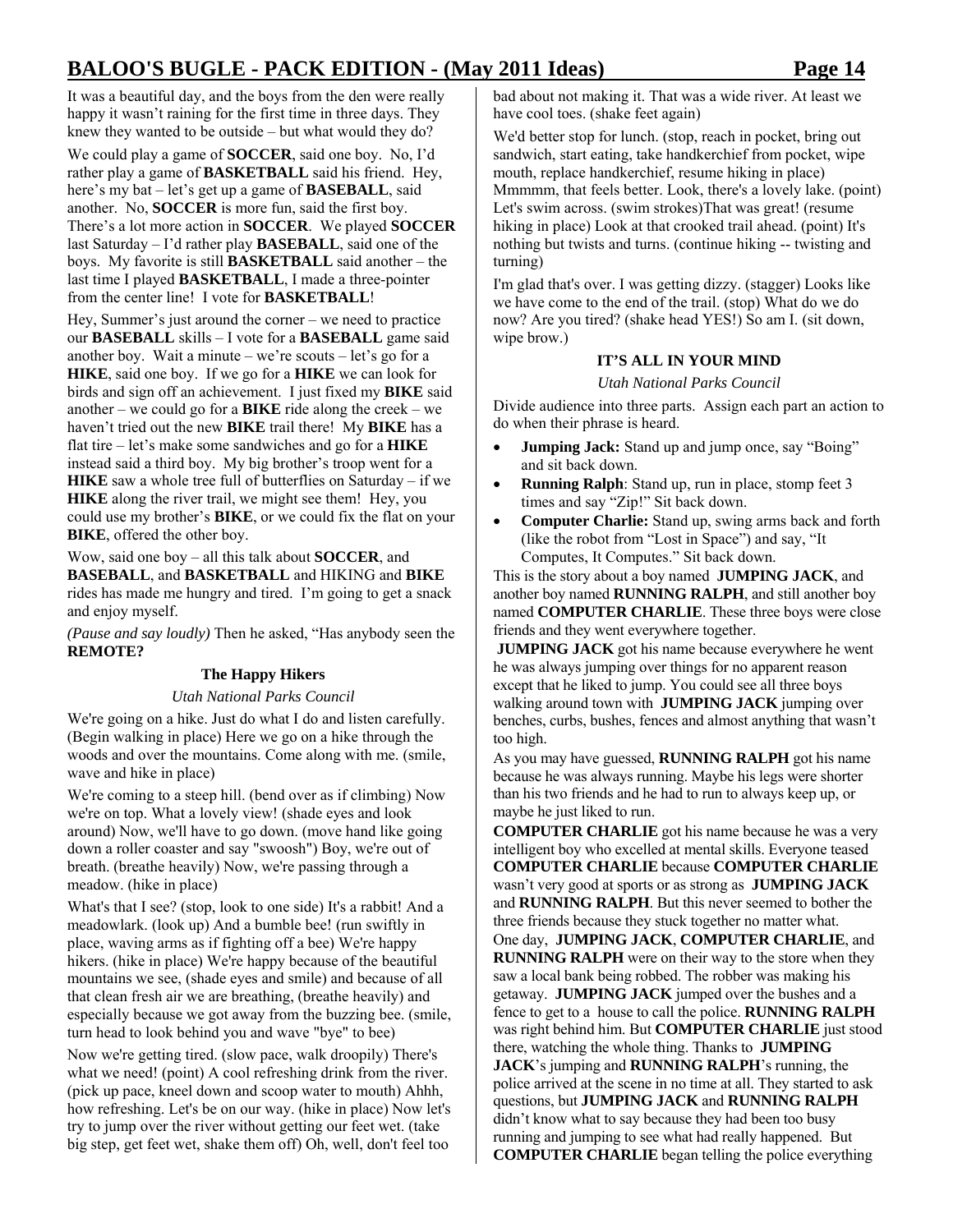they needed to know. He knew the model and color of the getaway car, the license plate number, the direction the robber went, and a description of his clothes and size. His mental skills were a great help to the police.

After reading about the theft in the newspaper, all of the children were so proud of **COMPUTER CHARLIE**. They never teased him again about his mental skills. They came to realize that **COMPUTER CHARLIE** was just as important as **JUMPING JACK** and **RUNNING RALPH**. Together, by pooling their talents, they were able to accomplish many great things.

### **ADVANCEMENT CEREMONIES**

#### **A Recipe for Fitness Advancement**  *Alice, Golden Empire Council*

**Materials:** A large "Recipe" for the Cubmaster to read from; Other materials as needed for each "ingredient." *(Adapt the advancements to fit the situation – if you have no Tigers, use the food pyramid theme for Wolf awards – or use any or all of the ideas for special patches or belt loops)* 

**Cubmaster:** This month, the boys in our Pack have been learning all about Health & Fitness. And I have a recipe here, with all the ingredients needed! Let's see what's included.....

*(Opens up the recipe and begins to read…)*  Gather lots of healthy food, like fruits and vegetables….

*(A Scout can bring in a bowl of fruits & veggies, or the CM can just uncover or point to a bowl already there on the table.* 

*Or you could just hold up a picture of the Food Pyramid. Tiger Cub awards could be attached to the food or the poster)* 

Looks like there's a message here, too…

*(Calls up Tiger and parents- removes award)* 

Our Tiger Cubs have learned about the Food Pyramid – an easy way to know what foods to eat!

*(Proceed with having boy give the Parent pin, and parents handing the award to their son)* 

**Cubmaster** then continues reading the recipe, and pointing to each item, or having a boy bring out a prop that matches. Ingredients for the recipe could include:

- 9 Plenty of Water *a pitcher of water*
- $\checkmark$  Brush your teeth  $\&$  Wash Your Hands *soap*, *toothbrush & toothpaste*
- 9 Plenty of Sleep  *a clock or a sign saying "8 hours"*
- $\checkmark$  Lots of time outdoors but watch out for the sun! *an image of the outdoors, or a boy wearing a hat and carrying sunscreen*
- $\checkmark$  Exercise a boy with a bike, two boys running past, *or a picture of some form of exercise*

**Cubmaster:** Well, it looks like the boys of Pack \_\_\_ have certainly mastered the recipe for Fitness – Keep up the good work!

### **PHYSICAL FITNESS ADVANCEMENT**

*Sam Houston Area Council* 

#### *This ceremony has a great outline but it needs a little filling in – Awarding of badges to parents, cheers, and individual recognition. Don't forget all those good things every time you do a ceremony. CD*

**Props:** Stand with pegs for each rank. Barbell weights to put on pegs (not too heavy).

**CM:** As men and women must train to be good athletes, our Cub Scouts must also grow in strength and ability to obtain their rank advancement. At first, athletes start by lifting weights.

**CA:** Tonight we have (name of Bobcats) who have attained the Bobcat rank. We will ask them to come forward with your parents and lift this weight to the Bobcat level.

**CM:** For a Scout to earn the Tiger rank, he must increase his ability by practicing and developing his Cub Scout muscles in the way that a weight lifter builds weight lifting muscles. Tonight, we have [name(s) of Tiger Scouts] who have trained to earn their Tiger rank. Please come forward with your adult partners and lift the weight to the Tiger level.

**CA:** Next we have [name(s) of Wolf Scouts] who have earned the Wolf rank. They continue to grow and build their muscles as the Tigers do. Will the Wolves who have earned their Wolf rank come forward with their parents and lift our weight to the Wolf level?

**CM:** Next we have [name(s) of Bear Scouts], who have earned the Bear rank. They have taken their training to the next level by learning new skills, just as an athlete will practice new exercises to gain strength. Will our Bears please come forward and lift the weight to the Bear level?

**CA:** When an athlete trains, he has a goal in mind. Our Scouts also have a goal, to earn the Webelos rank. Tonight, we have [name of Webelos(s)] who have attained this goal. We ask them to come forward now with their parents and lift the weight to the next level.

**CM:** Each of you has worked to develop your bodies and minds. This will help you to always do your best.

Congratulations!

### **CUB SCOUT BASEBALL**

*Utah National Parks Council* 

**Equipment:** A small baseball diamond on the floor in front, badges to be awarded.

**Personnel:** Cubmaster (CM), boys to receive awards and their parents.

CM: Will (names), our new Bobcats, and their parents please come forward to the "on-deck circle"? As you are standing on the "on-deck circle", you are at the beginning of the "game" just as you are at the beginning of the Cub Scout trail. Parents accept your sons' badges.

Will (names), our Tiger candidates, and their parents please come forward? Stand in the batter's box. This represents the start of your Cub Scout Trail. Just as the batters work hard to get a hit, you must work hard to earn each badge. Keep up the good work. Parents here are their badges.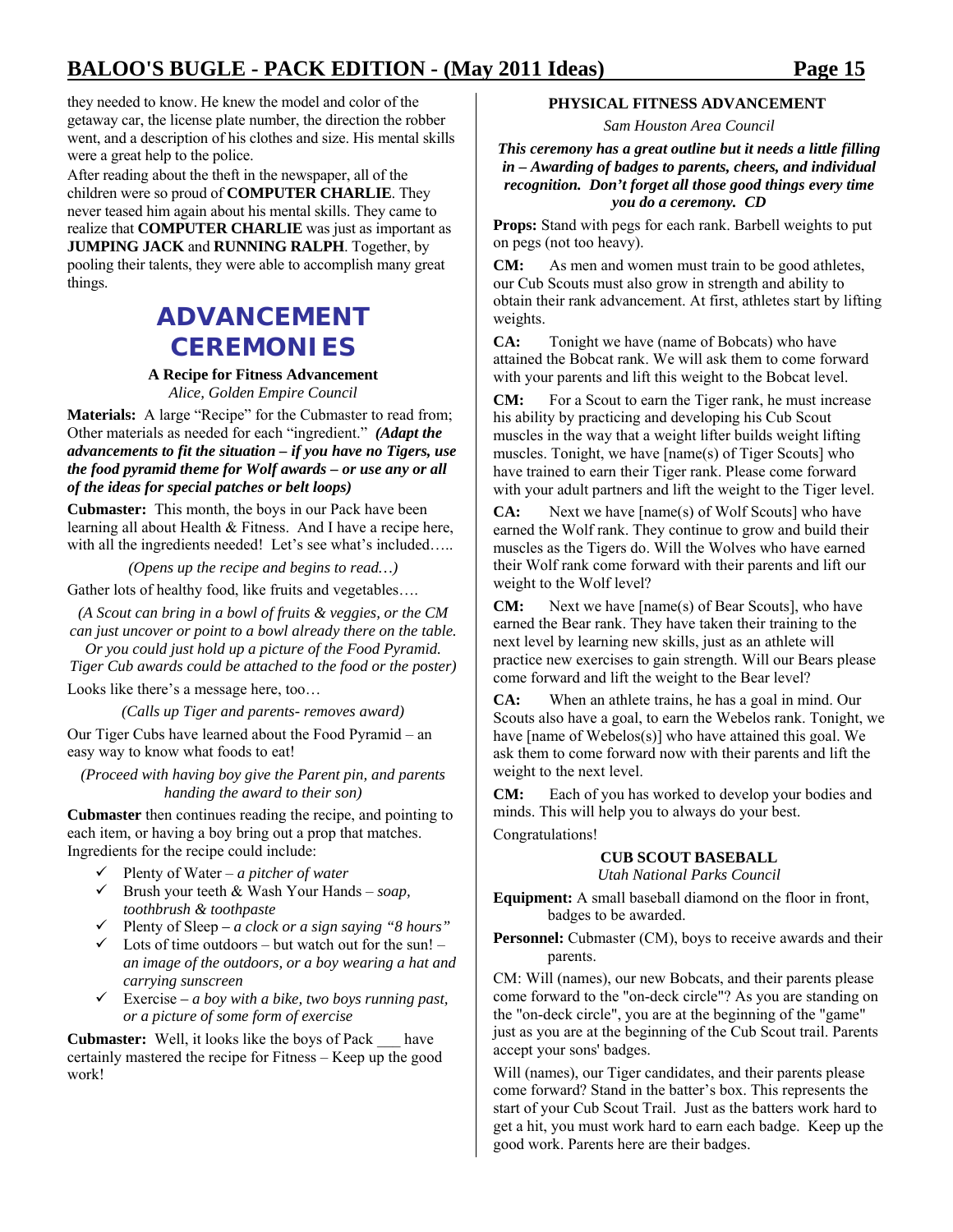Will (names), our Wolf candidates, and their parents please come forward? Stand on first base. This represents the first stop on your Cub Scout trail. You worked hard on earning your Wolf, so keep up the good work. Parents here are their badges.

Will (names), our Bear candidates, and their parents please come forward? Your place on our diamond is at second base. This is the second major stop along the Cub Scout trail. Parents accept your son's badge.

Will (names), the Webelos and their parents please come forward. Your spot is third. You are almost "home", keep up the good work and you will have no problem in finishing your trail. *You now wear a badge diamond on your shirt*; *(Depends on Webelos Badge used. LDS uses old Webelos badge)* to complete that game you need to receive your Arrow of Light. Work hard and you should have no problem. (If you have boys earning the Arrow of Light, their spot is home plate.)

### **Promotion to Next Rank**

### *Wendy, Chief Seattle Council*

One pack has a Cub-o-matic machine (big decorated box). With appropriate build up and fan fare, the dial is set to the appropriate den designation, and the boy enters the box. The box shakes, and lights flash. When the boy exits the box, he is now a member of the new den, wearing the appropriate neckerchief.

### **WEBELOS WATER, A Bear Promotion Ceremony**  *Utah National Parks*

### **Props:**

Large tub, old tennis shoe, bucket with colored punch, enough cups for each Scout participating, balloon, sack of dirt, inner tube, rubber band, paper heart, shovel, and a ladle.

### **Set Up:**

- Boys and parents gather on one side of the stage.
- Cubmaster on the other side with a jar marked "Webelos Water<sup>"</sup>

**Cubmaster:** Bears, you are now ready to begin your final area of Cub Scouting – that of Webelos. You will find it different, challenging and rewarding. To help prepare you for this great effort, the Pack developed some Webelos Water, (looks at jar).

Uh, well, it looks like it evaporated! Let's see, I guess we could make more! Now, what was that recipe? *(Cubmaster appears deep in thought, then gets idea and goes to props.)*

**Cubmaster:** Let's see.

- $\star$  An old tennis shoe to remind you that you still have many miles to go on the Scouting Trail, (throws shoe in tub) and coincidentally to remind you not to take your shoes off in a two-man tent. (holds his nose).
- $\star$  Ah, a sack of dirt to remind you that Cub Scouts is now a lot of outdoor activities.
- An inner tube to remind you that you may have a few flat tires, but they can be overcome.
- \* A shovel to remind you to keep your room clean. (Winks at Mom & Dad).
- \* A balloon to remind you that a lot of hot air doesn't get the job done.
- $\star$  A heart to remind you of your commitment to your parents and family.
- $\star$  A rubber band to remind you to stretch yourself to learn new ideas and skills.

OK, that's about it! Let's stir it a little! (Stir)

Looks good. Now, let me get you each a cup of our new Webelos Water. (Reach inside tub with ladle and scoop punch to pour in cups for everyone to see. Give cup and Webelos Colors to each Scout.)

Congratulations new Webelos and parents!

### **Webelos Colors Ceremony**

### *Wendy, Chief Seattle Council*

Equipment: Blue, yellow, green, and red face paint. Webelos colors.

**AKELA:** Many moons ago the Great Chief Akela called a council to see what could be done to make Webelos the strongest of all tribes. One council member stood and said, "We need colors for our braves, to guide them in how they live their lives."

> Another rose to his feet and declared, "We need to set challenges before our braves, so that they may prove their bravery and loyalty." The council talked for many hours and finally chose the colors that would offer the best guidance. Each young brave, upon entering the tribe, would have to prove his worthiness to wear these colors.

> Tonight we recognize those who have been living the values of the tribe of Webelos. These Scouts have met the challenges and adventures thus far on the Webelos trail, and while there is still much more adventure before them, they have now earned the right to wear the Webelos colors as they progress onward.

> The Great Council chose each color carefully to symbolize ideas that will be important to you. Each color has a special meaning to help direct you along the right path. The first color is blue. Blue symbolizes the effort you will make to reach your goals along the Webelos trail. It represents water upon which all life depends. It also represents the heavens, the house of God to which the Scout is reverent.

- **BALOO:** Do you accept the challenges ahead of you in the Webelos tribe? (BALOO paints a blue mark on the Scout's cheek)
- **AKELA:** Yellow represents the Pack. You will help the Pack go and it will help you grow. Yellow is the color of the rays of the sun that bring warmth, good cheer, and happiness and will light your way along the Webelos trail to the Arrow of Light, which Webelos strive to achieve.
- **BALOO:** Do you vow to do your best? (BALOO paints a yellow mark)
- **AKELA:** Green represents the forest and the trees so that you may stand tall on the Scouting trail and live under nature's canopy. As a Webelos scout, you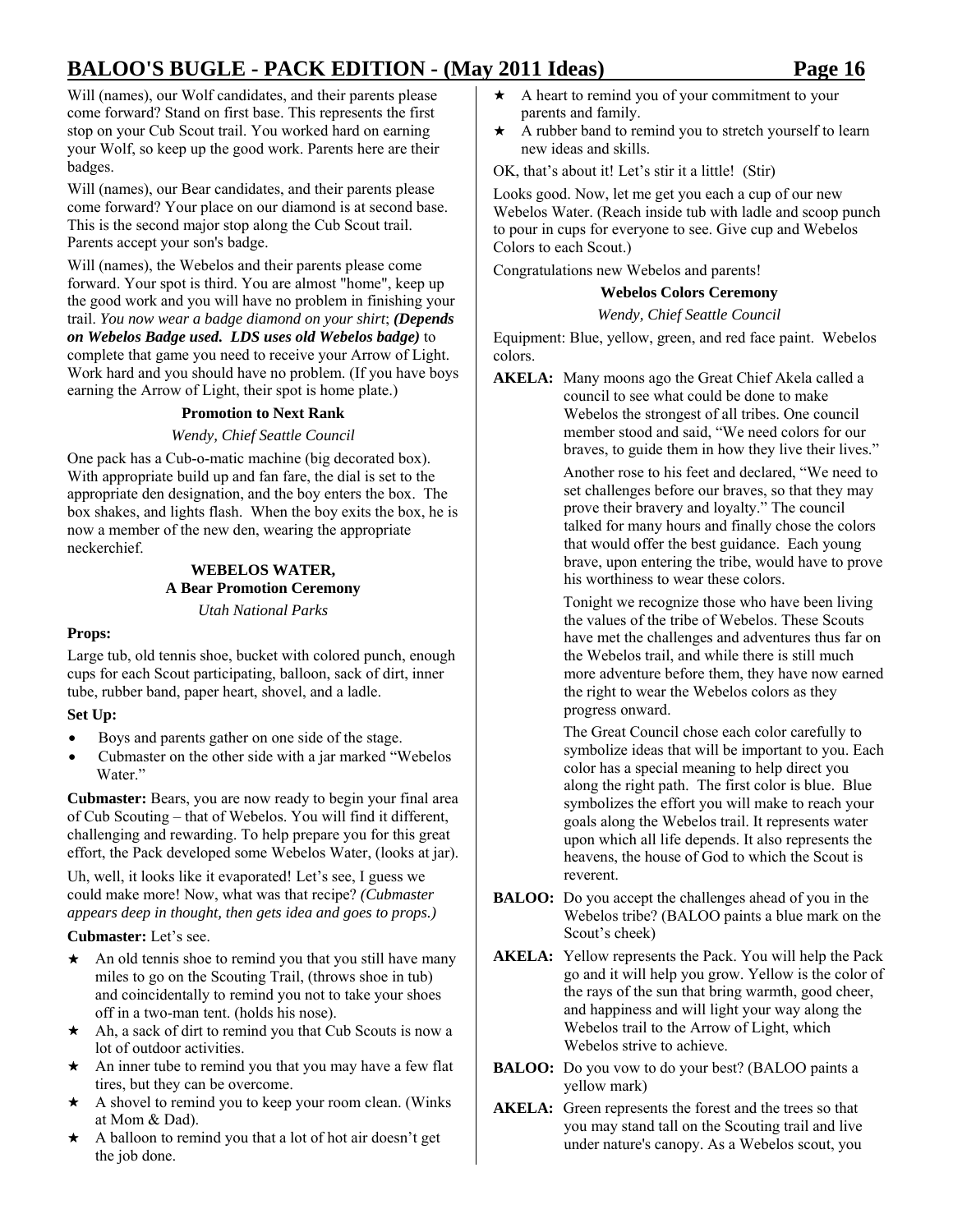come to nature's house, spend more time in the outdoors, and learn the ways of the outdoorsmen, naturalist and forester. You will come to understand more of animals, plants, and the forces of weather. Green also represents the Boy Scout Troop that you will eventually join.

- **BALOO:** Do you wish to learn more about these things and grow in your scouting skills? (BALOO paints a green mark)
- AKELA: Red represents the blood of warriors that fought and who continue to fight to protect us, to make us a great nation, to which a Scout is loyal. Red also stands for your Webelos brothers. You are all bound together through struggles and challenges. You will need each other to succeed and you must always be prepared to help each other along.
- **BALOO:** Do you promise to help your fellow Webelos on their trail? (BALOO paints a red mark)
- **AKELA:** Just as Native American boys became warriors and were painted in the colors of their tribe, we have painted you with the colors of the Webelos tribe. Wear your Webelos Colors proudly while you progress along the Webelos Trail, never forgetting that a tribe grows together. Brothers in the Webelos tribe now wear these colors as they trail the eagle, follow the sun, and keep the spirit of Scouting a bright light.

#### **More promotion/graduation ceremonies:**

- http://usscouts.org/bbugle/bb0404/bbad.html '04 Baloo's Bugle "My Home State"
- http://macscouter.com/bbugle/bb0905.pdf '09 Baloo's Bulgle "Camping" p.10.
- http://www.macscouter.com/bbugle/bb0904.pdf '09 Baloo's Bugle "Footprints" p. 16.
- http://www.usscouts.org/baloo/bb0101/bbad.html Baloo's Bugle "Passports to Other Lands" "Who Wants to be a Cub Scout" ceremony.

### **SONGS**

### **Exercise & Healthy Food**

*Alice, Golden Empire Council*  Tune:Supercalifragilisticexpiallidocious

Exercise and Healthy Food Will make you very strong, If you eat just as you should, Your life can be quite long When you feel like sitting, You should really get in gear And find a way to exercise Each day, throughout the year!

Exercise is moving, but it also can be fun – Some may find a sport to play, And some will walk or run But any way that you might choose Is sure to be for you Some exercise that you enjoy – Some action you will DO!

Don't forget to eat good foods, Give vegetables a try, Go easy on the sugar, And the salt – and stuff that's fried! Lots of healthy foods are there, Just waiting to be tried – The Pyramid can help you – And you'll choose your meals with Pride! Oh….

#### **Robert BADEN POWELL**

 *(Tune: Father Abraham)* 

*A tried and true traditional scout song about the founder – it gets the body moving! Exercise and a song – hard to beat!* 

Robert Baden-Powell has many friends Many friends has Robert Baden-Powell I am one of them, and so are you As we go marching on - - (shout out) "With a RIGHT" ARM (beginning swinging arm)

*Repeat verse above and add in turn:* 

- "With a LEFT" ARM (begin swinging arm)
- "With a RIGHT" FOOT (begin stamping foot)
- "With a LEFT" FOOT (begin stamping foot)
- "With a HEAD" ((begin nodding head)
- "TURN AROUND"
- "SIT DOWN"

(Words above are accompanied by actions adding new motions as soon as sung until you are performing all motions.)

#### **KEEPING HEALTHY**

*Grand Teton Council*  (Tune: Clementine)

Strong healthy, growing bodies, That's what we will try to keep Proper food and lots of sunshine Exercise and lots of sleep.

Brush and floss our teeth each day, See the dentist twice a year, Bubble gum and sticky candy Cause cavities, we fear

Have a check up by the doctor, Try to follow his advice. He's a friend who keeps us healthy, And always very nice.

Healthy food and not that junk food Helps to keep our bodies strong. We hope you'll try to stay healthy, That's the end of our nice song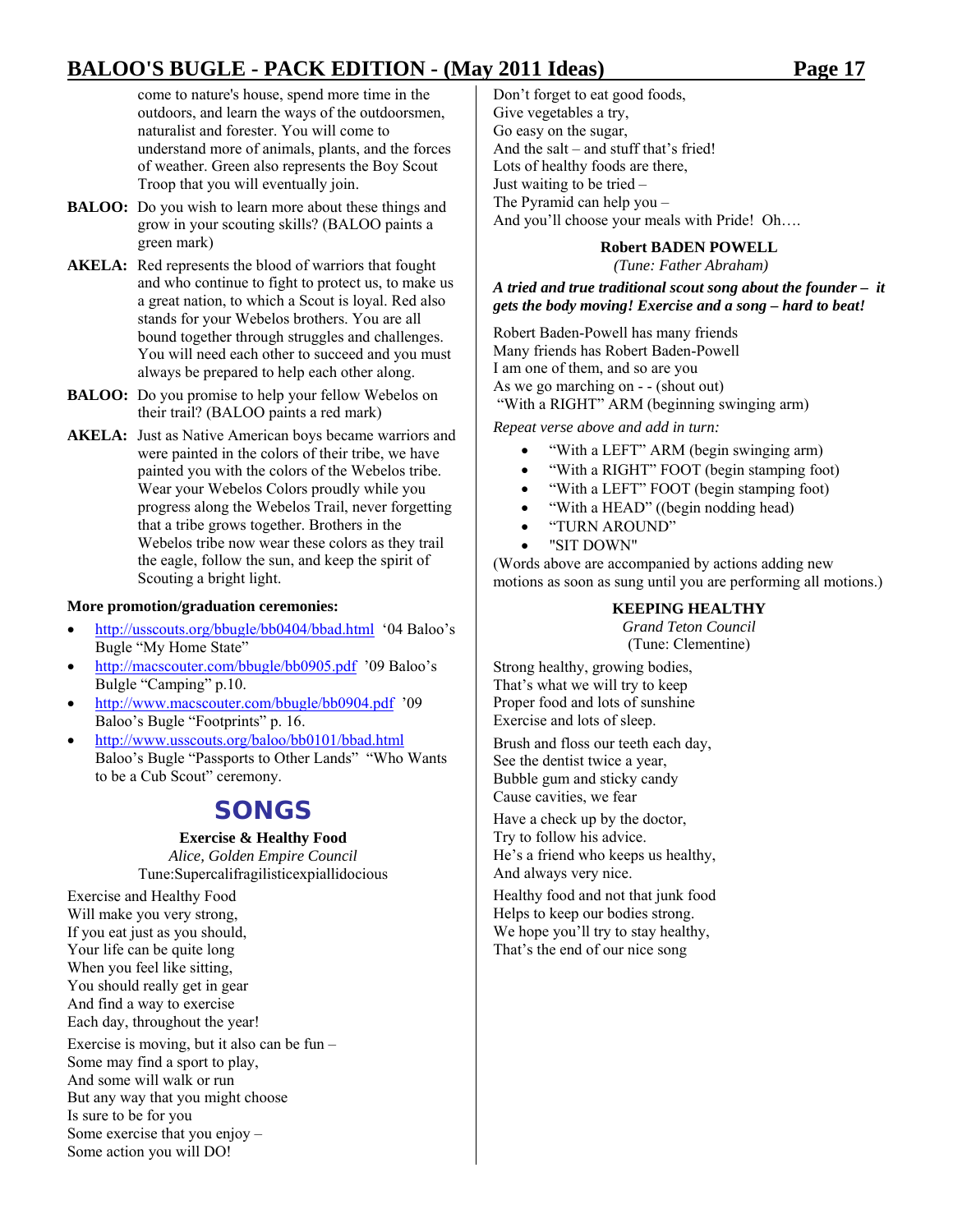### **TAKE ME OUT TO PACK MEETING**

*Utah National Parks Council*  (Tune: Take Me Out to the Ball Game)

Take me out to pack meeting, Take me to see my friends, I want to play some games, eat a treat, Get some awards, 'cause it is so neat.

Then it's root, root, root for the Tigers *(Tiger Cubs stand)* 

Cheer for the Bears and the Wolves *(Wolf & Bear dens stand up)* 

Then it's hip, hip, hip, hip hooray For the We-be-los!

*(WEBELOS dens stand up)* 

#### **Stretching We Will Go**

*Grand Teton Council*  (Tune: A Hunting We Will Go or "The Grand Old Duke of York")

A stretching we will go, Moving to and fro. And when we're done We've had some fun And stretched our muscles too.

Come on folks let's stand And raise up high each hand Then spread them wide, Now to your side As your muscles you relax

Now let us stomp our feet, But please don't take your seat, Before you're down, Please turn around. And then you'll take your seat.

### **Hinges Song**

*Alice, Golden Empire Council* 

*A favorite action song of Primary Kids – Words by Aileen Fisher, Music by Jeanne P. Lawler – copyrighted, but can be used non-commercially* 

*To hear the tune, go to:* 

*http://lds.org/cm/display/0,17631,4766-1,00.html, or http://www.kazaa.com/#/Cedarmont-Kids/100-Singalong-Songs-For-Kids/Hinges* 

> I'm all made of hinges, Cause everything bends, From the top of my neck Way down to the ends. I'm hinges in front, And I'm hinges in back – But I have to be hinges, Or else I would crack!

### **STUNTS AND APPLAUSES**

### **APPLAUSES & CHEERS**

*Alice, Golden Empire Council* 

**Health & Fitness Applause:** Repeat three times – "Eat Healthy! Stay Fit!

**Bending Hinges Applause:** Everyone takes a pose using their body "hinges" and say "I'm All Made of Hinges" **Am I Healthy? Applause:** Everyone sticks out their tongue and points to it while saying "Aaaah." Then say "Am I Healthy**?"** 

**Take Five Applause:** Everyone shows their open hand while saying "Take Five" three times.

**Favorite Exercise Applause:** Everyone freezes in a pose of their favorite form of exercise **–** They all say "Keep Moving!"

### **RUN-ONS**

**And the Winner Is….** 

**Cub #1:** Hear about the two silkworms who had a race? **Cub #2:** It ended in a TIE.

### **Get Moving**

Did you hear about the sloth who went out for a walk – Four snails came along and picked up his favorite hat.

The police asked for details. "Can you describe the snails?" asks the officer.

"Not really - it all happened so FAST," replied the sloth.

#### **Dangerous Exercise**

**Cub #1:** Do you know how porcupines play leapfrog? **Cub #2:** VERY, VERY carefully!

#### **Just looking for fruit**

Once a duck went to a restaurant and asked "Do you have any grapes?" The waiter replied "We do not allow ducks or other animals in this restaurant, so you'll have to leave!"

The duck went away, but came back an hour later. Again he asked "Do you have any grapes?"

Again the waiter replied "I told you earlier we do not allow ducks in this restaurant. Go away! And if you come in here again, I'll staple your feet to the floor!"

An hour later, the duck returned and asked "Do you have any staples?" The waiter replied "NO!". "Good...." said the duck, "then, do you have any grapes?"

### **Forced to Do It**

My Dad has been exercising every night this week – the TV Remote is broken and he has to get up and down to change the channel!

### **JOKES & RIDDLES**

*Alice, Golden Empire Council* 

- **Q:** What vegetable should you NOT take on a boat?
- **A:** Leeks!
- **Q:** What's vegetable gets the most exercise?
- **A:** A runner bean!
- **Q:** Why don't eggs tell jokes?
- **A:** They'd CRACK each other up!
- **Q:** How do you make a banana shake?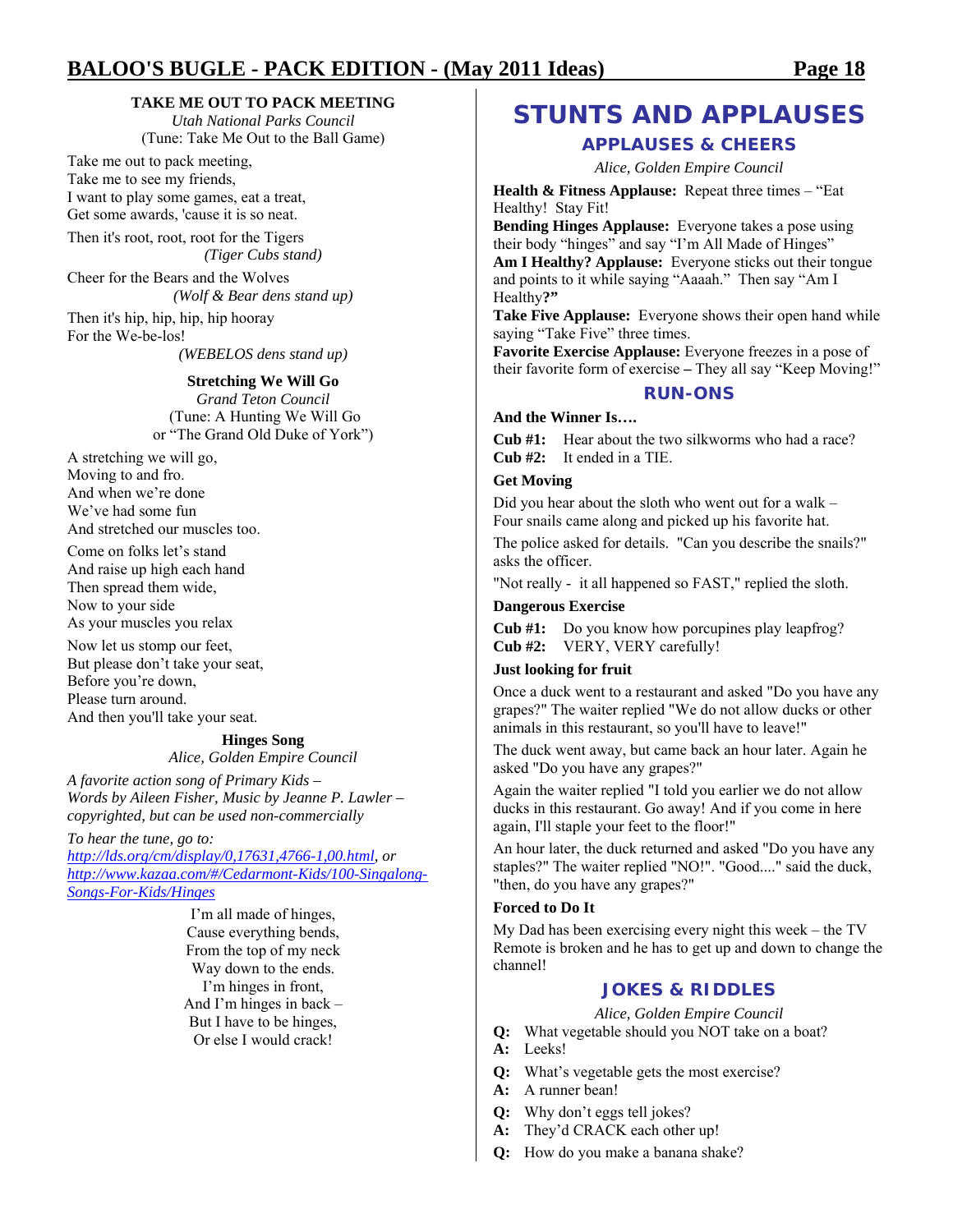- **A:** Jump out and yell BOO!
- **Q:** How do you fix a broken tomato?
- **A:** Tomato paste!
- **Q:** If you hold 8 potatoes in one hand and10 cucumbers in the other, what do you have?
- **A:** Really BIG hands!
- **Q:** Why was the vegetable band so popular?
- **A:** It had a good BEET!
- **Q:** What did the lettuce say to the celery?
- **A:** Quit STALKing me!
- **Q:** What did the Father Tomato say to his son while on a family walk?
- **A:** KETCHUP!
- **Q:** What is the favorite fruit of twins?
- **A:** Pears!
- **Q:** What key do you use to open a banana?
- **A:** A MonKEY!
- **Q:** What are strawberries when they are sad?
- **A:** BLUEberries!
- **Q:** Who can jump higher than an 8-story building?
- **A:** Anyone buildings don't jump!
- **Q:** Why do bicycles never do anything exciting?
- **A:** Because they are always TWO TIRED!

*Alice, Golden Empire Council* 

Knock, Knock Who's There? Lettuce. Lettuce Who? Lettuce In and you'll find out!

Knock, knock. Who's there? Orange. Orange Who? Orange you thirsty after all that exercise?

### **SKITS**

### **Follow Me & Get Fit**

*Alice, Golden Empire Council* 

- **Emcee:** Den is proud to present a very special guest tonight. He has helped millions to get fit! Here are some testimonials just to prove it:
- **Cub #1:** Comes out in some spectacular fashion *(If you have a boy who can do a flip or a cartwheel, have him demonstrate)*
- **Cub #2:** I used to sit all day now I'm always moving! *(Comes out carrying a fake pair of dumbbells or weights marked with 500 pounds each)*  I used to be too weak to lift a bag of groceries for my mom!
- **Cub #3:** *(Comes out running)* I used to complain my feet hurt every time I walked to class!
- *(Note: If you have more boys, just add some other characters that come out demonstrating how fit they are)*
- **Emcee:** And how did you all get so healthy and fit? What's the secret?
- **ALL:** Easy We met Dr. FIT!
- *(Dr. Fit enters, wearing a cape, prances around and waits for applause – boys clap and act as if he is a King)*
- **Dr. Fit:** Yes, it's true I took each of these boys *(gestures grandly to the boys)* and made them into great examples of fitness. And you can do it, Too! *(Moving his arm and hand to take in the whole audience)*

 The boys and I are going to show you just how to do it! So follow along and do just as we do! But first, you must stand!

*(Dr. Fit and the boys now lead the group in some crazy exercises – Use these ideas or make up your own –* 

*but Dr. Fit should remain VERY serious about how important it is for everyone to do each exercise – and he should introduce each one with…)* 

- **Dr. Fit:** Ok, let's get started. Every part of the body needs exercise – we will start with the eyelids.
	- 9 *Exercising the Eyelids* Stand up, looking straight ahead, and blink 5 times.
	- 9 *Exercising the Nose* Wiggle your nose from side to side 5 times.
	- $\checkmark$  *Exercising the chin Jut your chin out as far as you* can 5 times.
	- *Exercising the elbow* One arm at a time, bend your elbow and touch your nose with your finger – repeat 5 times with each elbow.
	- $\checkmark$  **Exercising the Foot** One at a time, put your foot forward, then wiggle the big toe – Repeat 5 times with each foot.
- **Dr. Fit:** I see that most of you did a very good job. But for the most benefit to your fitness, we will now combine all the exercises at once.

 Remember do all the exercises at the same time! Here we go….

- *(Dr. Fit, the boys, and the audience continue until everyone is laughing)*
- **Dr. Fit:** And that is the secret to Fitness!

### **Doctor! Doctor!**

*National capital Area Council* 

*The secret to success with this series of quickies is to keep them moving along. You can have one doctor and different patients, but it may add greater rush and flurry if a different doctor and patient fly in and out for each quickie.* 

### **Pat is Patient. Give each Cub a line.**

- Pat: Doctor! Doctor! I fell like a set of drapes.
- Doc: Pull yourself together!
- Pat: Doctor! Doctor! Am I going to die?
- Doc: That's the last thing you'll do.
- Pat: Doctor! Doctor! Everyone keeps ignoring me.
- Doc: Next!
- Pat: Doctor! Doctor! My back feels like a deck of cards!
- Doc: I'll deal with you later.
- Pat: Doctor! Doctor! What's wrong with me?
- Doc: Have you had this before?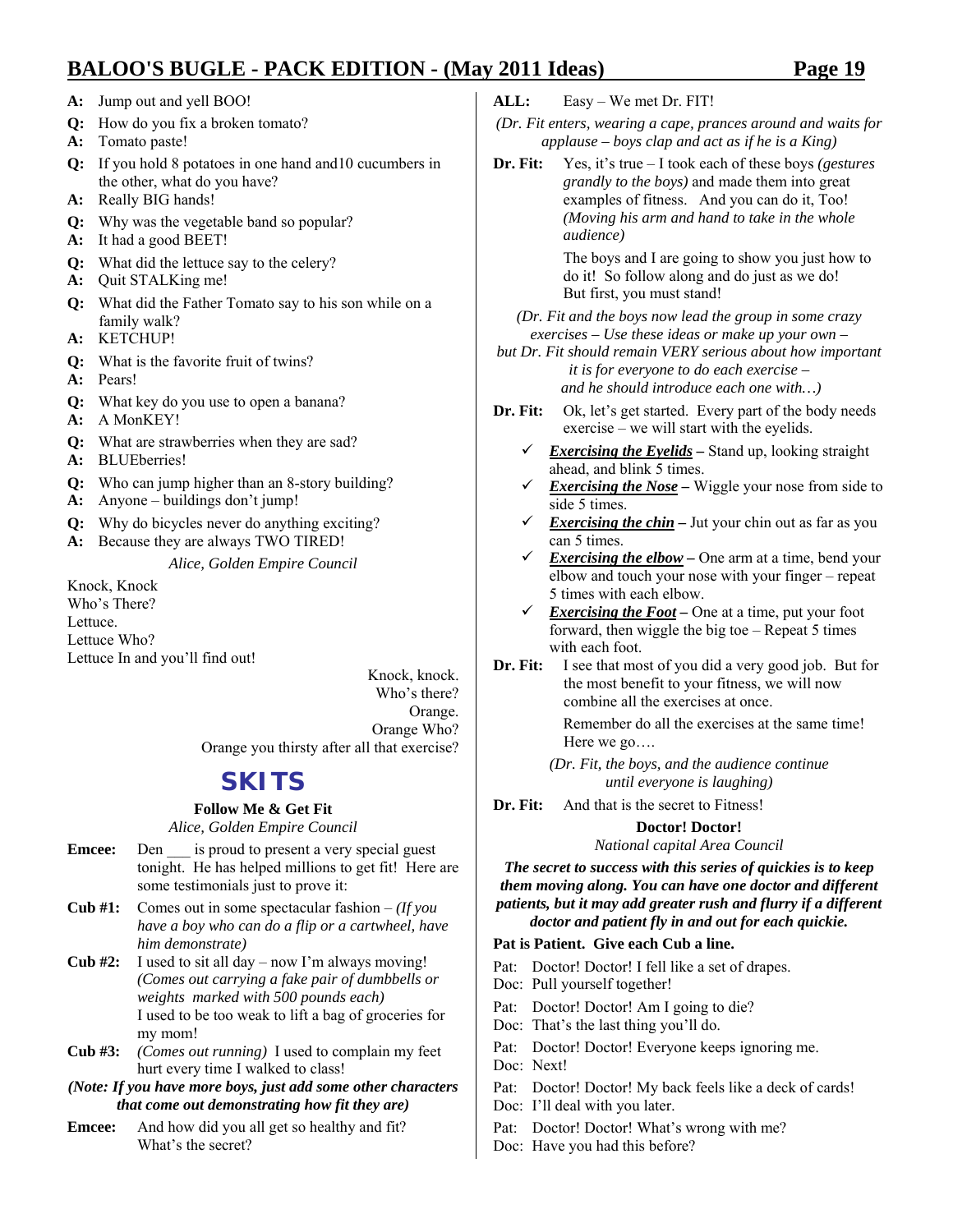Pat: Yes.

- Doc: Well, you've got it again!
- Doc: You'll live to be 80.
- Pat: I am 80.
- Doc: See!
- Pat: Doctor! Doctor! I've got insomnia
- Doc: Don't lose any sleep over it!
- Pat: Doctor! Doctor! My friend's doctor told him he had appendicitis, and two weeks later my friend died of heart failure.
- Doc: Don't worry. If I tell you you've got appendicitis, you'll die from appendicitis!

### **GAMES**

### **Popcorn**

### *Alice, Golden Empire Council*

This is a game that is sometimes played with large groups and a playground parachute – but it can be fun for a smaller group too. And did you know that popcorn (without all the extras) is a great, healthy snack?

**Equipment:** A playground parachute (or a blanket can substitute); a ping-pong or bouncing ball for each player, numbered so it can be identified.

**Directions:** Each player puts their assigned ball on the "parachute," then everyone lifts the parachute with both hands. On signal, everyone begins "pumping" the chute or blanket up and down to make the balls bounce off. When only one ball is left, that player becomes the winner.

Now have some popcorn for a treat!

### **Colored Eggs**

*Alice, Golden Empire Council* 

### *This game is a favorite in some parts of the country – and it isn't just for Easter. Alice*

One person is the "Wolf."

The other people line up next to each other, with the wolf facing them. Everyone in line picks a color in their mind.

- Wolf: "Knock, Knock"
- Line: "Who's There?"
- Wolf: "A big bad wolf with curly (or some other variation)hair"
- Line: What do you want?"
- Wolf: "Colored eggs".
- Line: "What color?"

The wolf then says a color. Whoever had "picked" that color then runs around a selected area (to the far oak tree in the yard and back to the line, for example), with the wolf giving chase.

If the wolf catches the "egg", then that person becomes the wolf with the game starting over. If not, and all eggs make it back to line successfully, the wolf then calls out the next color, etc.

#### **RECYCLED LID FRISBEE TOSS**  *Utah National Parks Council*

Collect a variety of plastic lids from containers such as margarine tubs, yogurt containers, shortening cans, etc. With a permanent marker, mark half the lids with the letter "C" for Cubs and the other half with the letter "S" for Scouts. Divide the group into two teams, the "Cubs" and the "Scouts." Give each team the appropriate set of lids. Using tape or string, mark two target circles about 15 feet away from the base line. Each team must stand behind the base line and sail their lid, Frisbee-style, into their target. A point is awarded for each lid that lands in the target. A point is taken away if a lid lands in the other team's target.

### **Hinges Freeze Tag**

*Alice, Golden Empire Council* 

This is just a variation of Freeze Tag – but when each boy freezes, he has to be using at least three of his body "hinges" in the pose he makes!

### **Advancement Relay**

### *Alice, Golden Empire Council*

Set up a relay using two teams. Use requirements from the boy's books – If you celebrate Frog Jumping Day, be sure to use the Frog Leap in the Wolf Book under Ach. #1- Feats of Skill.

You could also use the Elephant Walk from that same book, or the Crab Walk in both the Wolf book and in Bear Ach. #16c. Or if you have made any of the props in the Wolf Book Elect. #7 – Foot Power, those would be great to use, too. (Stilts, Puddle Jumpers and Foot Racers)

### *Or just make up your own active ideas – the idea is to get moving and have FUN!*

### **Indoor Olympics**

*Alice, Golden Empire Council* 

A good idea would be to run this track meet on a den basis, with each den-sending forward its Representative before the name of the contest is announced.

- Bean Toss: Give each contestant 10 navy beans and have him try to throw them, one at a time, into a quart jar from a chalk line on the floor.
- Foot Race: Have each Cub stand with his feet touching each other, heel to toe. The den with the greatest aggregate length wins.
- 9 **30-inch Dash**: Tack a 30-inch piece of string with a marshmallow at the end on the wall. The first Cub who chews the string and reaches the marshmallow wins.
- Polo Pan: Number six 1" cubes on each side: 0-1-2-3-4-5; and use a six-hole muffin pan. Let each person throw the cubes into the muffin pan from a distance of 6'. Add the top numbers of the cubes that land in the pan to determine a winner.
- $\checkmark$  **Bounce Ball**: Use five different-sized rubber balls and a cardboard box. Have the players, in turn; bounce the balls in the box from 10'. Score 2 points for each ball that goes in.
- Plumb Ball: Suspend a golf ball on a cord from the ceiling, using screw eyes. From broom handles, make a set of tenpins, 4" long. Have the players swing the ball and knock down the pins. Score 2 points for each pin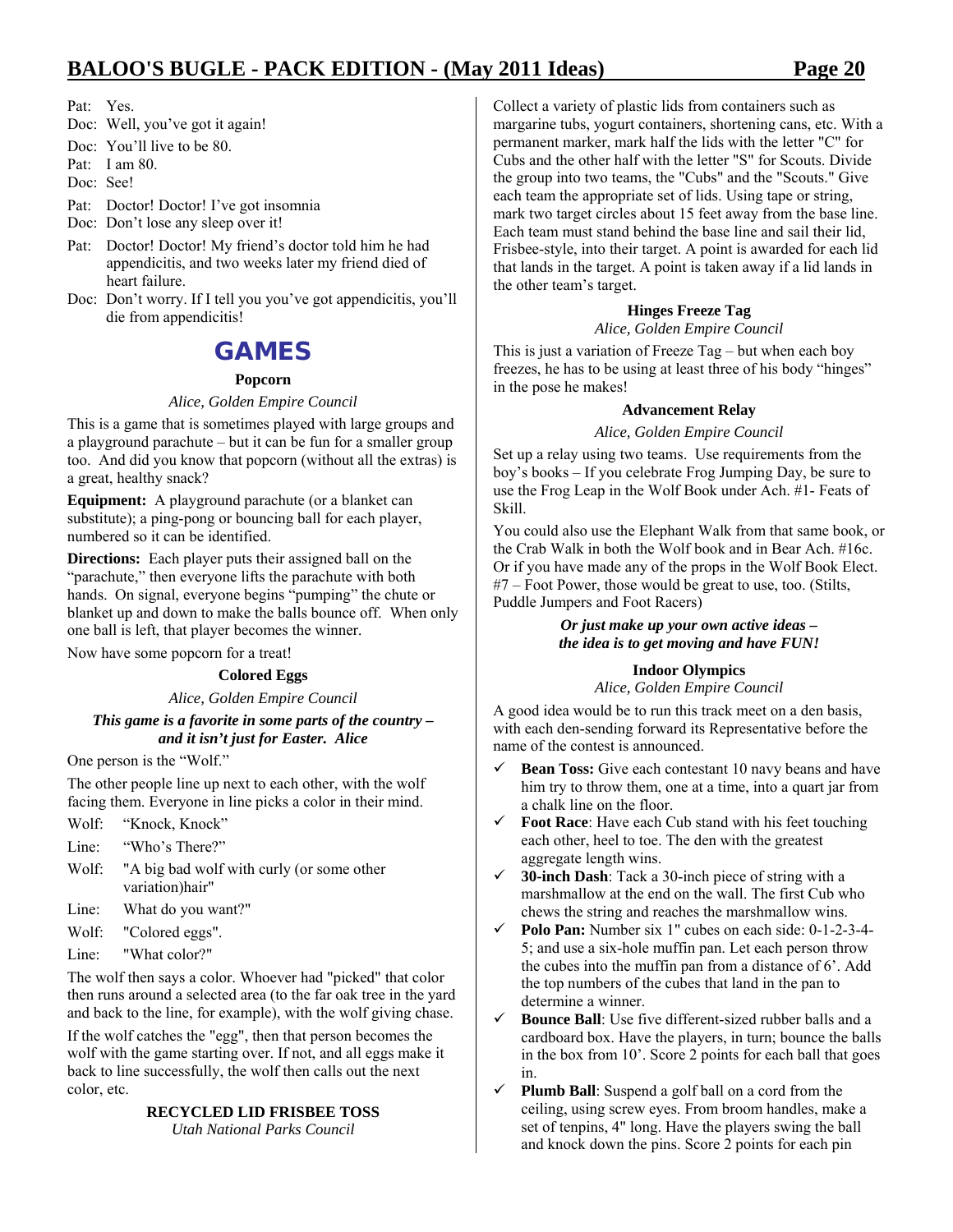knocked over and 10 extra points for a strike. Be sure to catch the ball on the rebound.

- $\checkmark$  **Hoop Stop**: Lay an 18" hoop made from No. 9 wire on the floor. Use three balls (marble, golf, tennis). Score 5 points for each ball placed inside the hoop in any manner from a distance of 6'.
- $\checkmark$  **Running High Whistle**: The boy who can hold a whistled not the longest with on breath wins the event.
- $\checkmark$  Lightweight Race: Have the runners carry a lighted candle in one hand and a pail of water in the other. If water is slopped over or if the candle goes out, the contestant is out. The first to cross the finish line wins the race.
- $\checkmark$  **20 Yard Dash:** Line up the dens for a relay race. Have the contestants carry an egg in a teaspoon held with the arm extended. The first in each line runs 20 yards and back to the next one in line.
- $\checkmark$  **100 Yard Dash:** Tie a lump of sugar or a marshmallow on the end of 100" string. The contestants gather the sting and marshmallows into their mouths without using their hands. The first one to eat the marshmallow wins the race.
- $\checkmark$  **Obstacle Race:** Place nickels in pans of white flour, or of whipping cream, to see who, with his hands behind him, can be the first to dig them out with his teeth.
- $\checkmark$  **Sharpshooters**: Hold a contest to see who can throw the most pebbles into the mouth of a jug.
- 9 **Endurance Race:** See who can eat four soda crackers and be the first to whistle a tune.
- $\checkmark$  **Moving Target**: Have the contestants throw beanbags, sticks, stones, anything for that matter, through a rolling hoop. Score 1 point for each hit.
- $\checkmark$  **Hobble Race**: Conduct a 100' race with contestants who are bound loosely about the ankles.
- $\checkmark$  **Long Glum:** The player who can keep from smiling longest, while all the others jeer and laugh, wins.
- $\checkmark$  **Slipper Throw:** Have the contestants lie flat on their backs and throw slippers over their heads with both feet.
- 9 **Second Obstacle Race:** Make a large number of chalk marks on the floor at the end of the race course. Give each runner a damp rag with which to rub out the chalk marks. The first to clean his section on the floor and run back to the starting line, wins.
- $\checkmark$  **Swimming Relay**: For this relay race, have each hop on one foot, carrying a glass of water.
- $\checkmark$  **20 Foot Dash:** Have the relay runners roll lemons or hard-boiled eggs with a stick down the course and back and touch off the next player in line.
- $\checkmark$  **Bawl Game**: See who can make the most noise for a given period of time.
- $\checkmark$  Wide Stretch: Line up the Sixes with arms extended so that the players are touching, fingers to fingers. See which Six has the longest line.
- $\checkmark$  **Standing Broad Grin:** The width of the grins measured by judges. The widest one wins this event.
- $\checkmark$  **Beans Relay**: Have the relay runners carry beans, one at a time, between match sticks, toothpicks or on a knife.
- 9 **Discus Throwers:** Each contestant throws a paper pie plate from a chalk line. The plate must be held flat in the hand and not sailed with the thumb and fingers.
- $\checkmark$  **16-Pound Put:** Have each contestant put an inflated bag for distance as though it were put from the shoulder.
- $\checkmark$  **Sponge Shot-Put:** Use a small dry sponge for the shot. See who can put the shot the farthest.
- Hammer Throw: Use blown-up paper bags attached to a yard of string. Give each Cub one turn to see who can throw the 'hammer' the farthest.
- $\checkmark$  **Bottle Roll:** See who can roll a pop bottle from 6' and score a bull's-eye in a chalk ring on the floor. Draw several concentric circles to make targets of different value.

### **ORANGE PEEL AND EAT**

*Utah National Parks Council* 

Boys pick an orange from a pile.

The first to peel and eat their orange wins.

### **Pyramid Challenge**

*Alice, Golden Empire Council* 

- $\checkmark$  Before the meeting, prepare a list of foods.
- To play the game, spread several Hula Hoops out around the playing area. (or use masking tape to set off an area) Label each one - Fruits, Vegetables, Grains, Dairy, eeeand Protein.
- Explain to the boys that when they hear you shout a food item, they should run and stand in the appropriate hula hoop.
- If the item you call out doesn't fit any category, or would fit in more than one category, boys should stand in place.
- Here are some suggestions for your list: Apples, Apricots, Bananas, Kiwi, Asparagus, Broccoli, Green Beans, Cereal, Flour, Milk, Cheddar Cheese, Cottage Cheese, Hamburger, Pasta, Spaghetti, Oatmeal, tortillas, Yogurt.
- Some tricky ones to use: Butter, Potato Chips, Brownies, Walnuts, Refried Beans, Ice Cream
- If boys disagree about where something fits, make a quick note so you can talk about it later!

### **Strive for Five Challenge**

*Alice, Golden Empire Council* 

### *This is a variation of Pyramid Challenge – Take away all but two of the hula hoops.*

- Explain that the boys should run to Fruits or Vegetables when you shout out an item that belongs.
- $\checkmark$  All other food items should leave the boys standing in place.
- $\checkmark$  You can use the same list as before to make it trickier, add in items like: Fruit Punch, Apple Crisp, Vegetarian Lasagna, Broccoli-Beef Stir Fry, Cherry Pie, Banana Cream Pie, Apricot Jam.

### **Fruit Basket Game – a family favorite!**

*Alice, Golden Empire Council* 

- $\checkmark$  One person is chosen to be the caller.
- Everyone else sits in a circle on chairs.
- $\checkmark$  The caller gives each member, including himself, the name of a different fruit.
- $\checkmark$  When he calls out the names of two fruits, such as apples and pears, the two who were given the names of those fruits must change seats.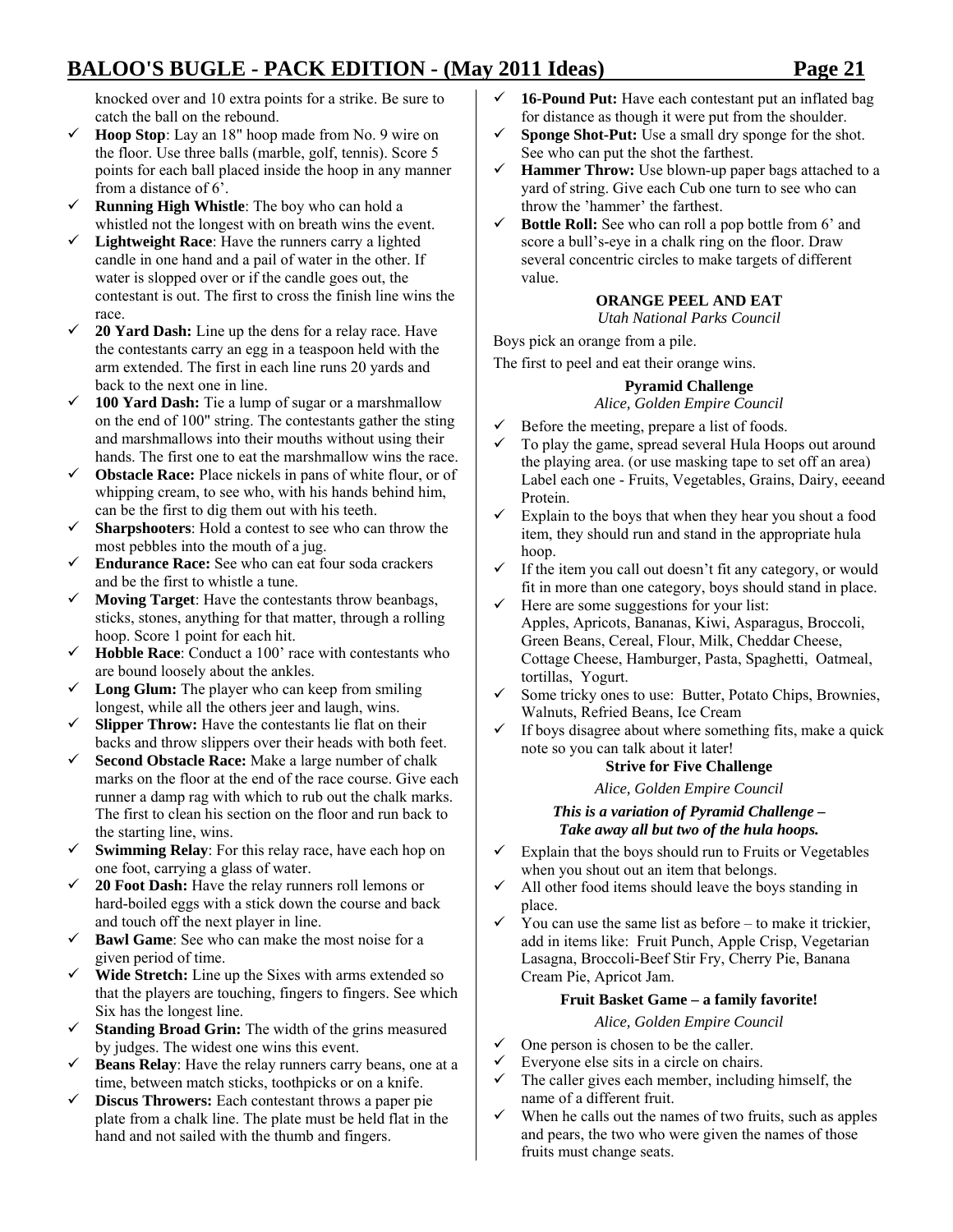- $\checkmark$  The caller tries to slip into one of the seats, leaving someone else without a seat. The one without a seat is the new caller.
- $\checkmark$  At any time the caller may say, "The fruit basket tipped over." Then all must change seats, and the caller tries to get any empty seat, leaving another person as caller.

### **Mexican Hat Dance**

*Alice, Golden Empire Council* 

*These two games celebrate Cinco de Mayo, but also require physical activity. After you play, try a Mexican treat from Cub Grub.* 

#### **Materials:**

- Sombrero
- Authentic music from Mexico (check at the Library for a CD or tape)

### **How To Play:**

- $\checkmark$  Boys make a large circle, with the sombrero in the middle.
- $\checkmark$  Whenever the music is playing, everyone in the circle dances around the circle.
- $\checkmark$  You might show the boys how men typically dance, with stomps and tapping of their feet, while calling out highpitched phrases.
- $\checkmark$  Leader calls out a boy's name he goes to the middle of the circle and dances around the hat until another name is called.

### **BROOM SWEEP RELAY**

*Utah National Parks Council* 

#### **Supplies for each team:**

- 1 broom
- 1 balloon (inflated)
- 1 plastic cone

#### **Directions**

- $\checkmark$  Divide your den or pack into equal teams.
- $\checkmark$  Line up each team behind a starting line.
- $\checkmark$  Place a plastic cone about 40 feet from the starting line for each team.
- $\checkmark$  Give the first person in each team a broom and an inflated balloon.
- $\checkmark$  On the start signal, the first person in each team puts the balloon on the floor and proceeds to sweep the balloon to the cone.
- $\checkmark$  He circles the cone and continues sweeping the balloon back to his teammates.
- $\checkmark$  He hands the broom to the next teammate and walks to the end of the line.
- $\checkmark$  The next player sweeps the balloon to the cone, circles it and sweeps back to his team.
- The balloon is to remain on the ground at all times. If the balloon pops, the player must restart from the starting line.
- $\checkmark$  The first team to have all players complete the clean sweep with the balloon is declared the winner. Have extra balloons (inflated) on hand in case one should pop. This game can also be played outdoors - fill the balloons with water for some wild fun.

### **Benito Juarez Says Game**

*Alice, Golden Empire Council* 

#### **How To Play:**

Before playing explain that Benito Juarez, a Zapotec Indian, was born and raised in extreme poverty. With hard work, determination, and strong love for his country, Juarez became the president of Mexico and defeated the French, who had occupied the country for five years.

Played similar to Simon Says.

Leader is "Benito Juarez" and directs different actions, like: "Benito Juarez says hop on one foot". Boys must hop on one foot and keep hopping till leader says "Benito Juarez says stop".

Repeat for additional activities such as take one baby step forward, step backwards, turn around, sit down.

Sometimes Benito Juarez will say "Benito Juarez says" and sometimes he won't. And of course, if you move when the leader doesn't say "Benito Juarez says" – you got tricked and must go back to the start or you are out of the game.

### **CLOSING CEREMONIES**

### **Why Fitness? Closing**

*Alice, Golden Empire Council* 

- 9 **Cubmaster:** We thought you might like to hear why we feel Health and Fitness is so important. I want to be healthy and fit so I can keep up with the boys!
- 9 **Committee Chair**: So everyone can enjoy our Summer Pack activities!
- $\checkmark$  **Den Leader:** So I can plan activities the boys will really enjoy and not have to sit on the sidelines.
- $\checkmark$  **Parent:** So I can be on a hike and watch my son's face when he discovers a spectacular spider web.
- 9 **Cub Scout:** So I can Do My Best in the great outdoors!
- 9 **Cubmaster**: Here's another reason we all share
- 9 **ALL:** So everyone can have FUN!

#### **MAY I**

- **Cub #1:** May I grow in character and ability as I grow in size.
- **Cub #2:** May I be honest with myself and others in what I do and say.
- **Cub #3:** May I learn and practice my religion.
- **Cub #4:** May I always respect my parents, my elders and my leaders.
- **Cub #5:** May I develop high moral principles and the courage to live by them.
	- May I strive for a healthy body, mind, and spirit.
- **Cub #6:** May I always respect the rights of others.
- **Cub #7:** May I set a good example so that others will enjoy and benefit from being around me.
- **Cub #8:** May I work hard and do my best in everything I try to do.
- **CM:** Cub Scouting will help the boys learn these things, prepare them for Boy Scouting, and show them that they're always winners if they do their best.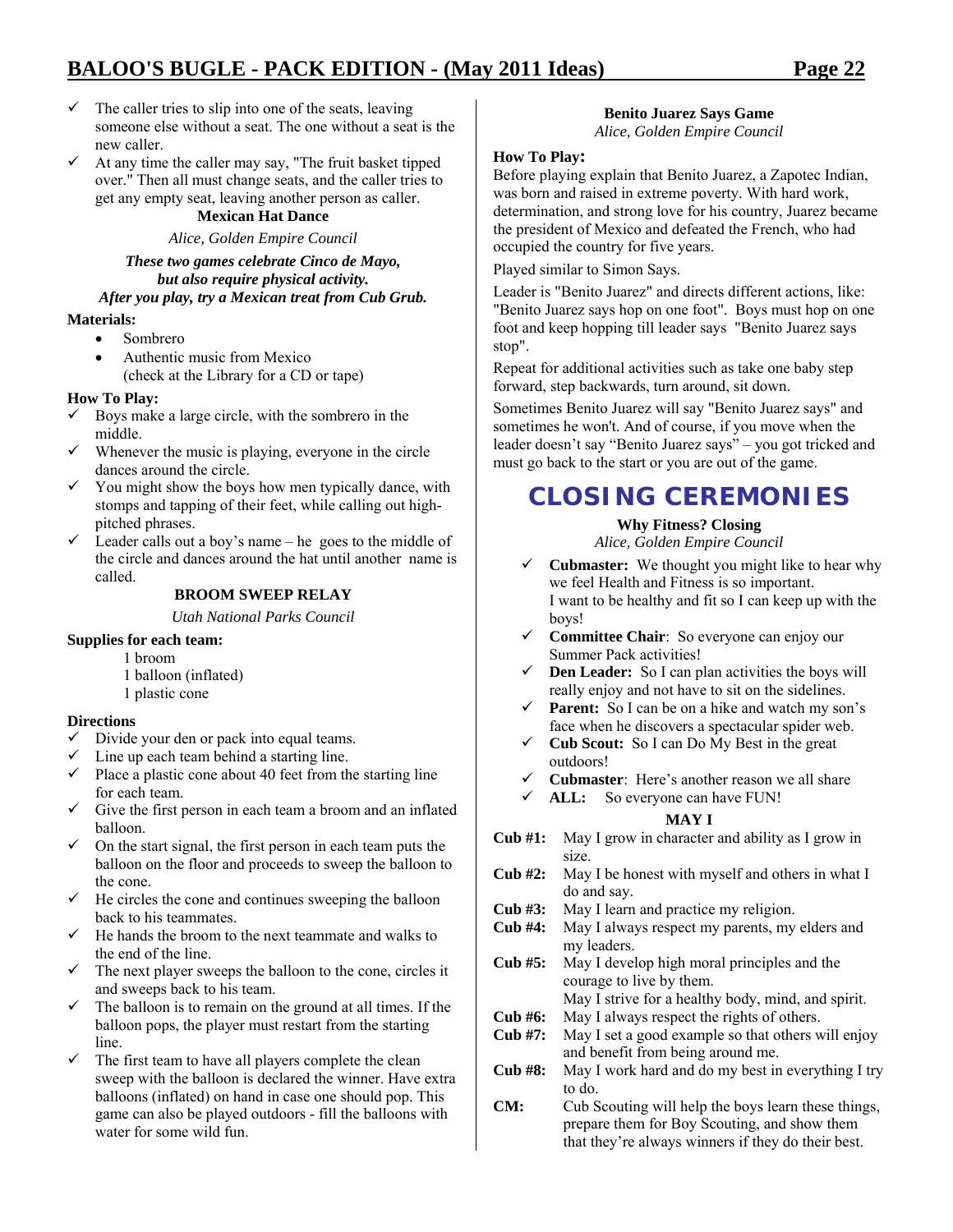### **A Cub Scout Pledge to Himself**

*Capitol Area Council* 

Arrangement: Pack flag is placed in center of stage. Ten Cubs in uniform, in turn, come on stage, stand near the Pack flag and recite one of the statements below. Upon finishing, each Scout salutes the Pack flag and retires to rear of stage, where a horseshoe is formed.

- **Cub #1:** May I grow in character and ability as I grow in size.
- **Cub #2:** May I be honest with myself and others in what I do and say.
- **Cub #3:** May I learn and practice my religion.
- **Cub #4:** May I always honor my parents, my elders and my leaders.
- **Cub #5:** May I develop high moral principles and the courage to live by them.
- **Cub #6:** May I strive for health in body, mind and spirit.
- **Cub #7:** May I always respect the rights of other.
- **Cub #8:** May I set a good example so that others may enjoy and profit from my company.
- **Cub #9:** May I give honest effort to my work.
- **Cub #10:** May I regard my education as preparation for the future.

After all Cubs are finished with their lines, all present can join hands for the Living Circle and repeat the Cub Scout Promise.

#### **Do More**

#### *Capitol Area Council*

### **(Leader lights candle)**

- **Cub #1:** This candle represents the spirit of Cub Scouting the world over. It burns to represent the friendship and fun we can have.
- **Cub #2:** But there is more that we can do to further the world brotherhood of Scouting. Listen to this list and try to do more.
- **Cub #3:** Do more than belong. Participate. Do more than care. Help.
- **Cub #4:** Do more than believe. Practice. Do more than be fair. Be kind.
- **Cub #5:** Do more than forgive. Forget. Do more than dream. Work.
- **Cub #6:** Do more than teach. Inspire. Do more than live. Grow.
- **Cub #7:** Do more than be friendly. Be a friend. Do more than give. Serve.

### **Cubmaster's Minutes**

### **Baden-Powell on Health & Fitness**

*Alice, Golden Empire Council* 

Baden-Powell thought it important to help boys become strong and fit young men of good character. He once said, "A boy is not a sitting-down animal." And he also felt that games should be "Fun with a Purpose." Many of the games he introduced were physically very active, but he also felt "It is important to arrange games and competition so that all Scouts of the troop take part." So as we include fitness activities in our program, let's remember to help every boy "Do His Best" and give everyone a chance to shine!

### **A Balanced Diet For Life**

*Utah National Parks Council* 

I expect you all know the 6 food groups. What are they? Bread and Grain, Vegetables, Fruits, Dairy, Meat, Sugar and Fat

Great! And we all know it's important to include a mix of foods from all those groups in our diets. Why? So we have a well-rounded diet that keeps our bodies healthy.

I believe the same sort of thing is true for our lives, not just our bodies. I can think of 6 'life groups' kind of like the 'food groups' - Academics, Athletics, Family, Music, Religion, and Social

If you spent all your time just doing schoolwork, but no social or religious activities, you might get very good at science. But, you wouldn't have the skills to share your knowledge with others. If you just hang around with friends and listen to music, but no athletics, you might be a fun guy but you couldn't throw a ball or swim in a lake.

If you look at famous figures that have had personal problems plastered on the front page, maybe you can see what I'm getting at. Some of them have invested all their effort into one activity and neglected the other areas of life. When they make it big, they are not prepared for the rest of life and it all falls apart.

Take a big helping of Academics, a side-dish of Athletics, pour some Family time on top, garnish with Music, have a big glass of Religion, and finish with a Social dessert. Now, THAT's a balanced diet that will give you a healthy body AND life.

### **Pocketknife**

### *Utah National Parks Council*

Cub Scouts, I hold in my hand a pocketknife. This is a valuable tool because it can be used for many useful things. It is a dependable tool as long as the blade is kept sharp and free from rust, and the working parts are in good condition. But if it is neglected and becomes dull and rusty, it can be dangerous. The same principle will serve well for us. We have a body, which when kept in good condition, will work well for us. But if we fail to take care of ourselves, we can become rusty and dull like a neglected knife. Do your best to keep fit!

#### **We're All Winners**  *Utah National Parks Council*

Some people have decided that they must win whatever game their playing, no matter what it takes. Sports coaches and even parents sometimes put a lot of pressure on their kids to win. But there is something much more important than winning. That something is "Doing Your Best."

As we get ready for summer, let's all decide that we're going to make this a year when we do our best, whether it's in the classroom, on the playing field, at home with our families, or at our place of worship. Never forget that if you do your personal best, then you are a winner, no matter what the final score happens to be.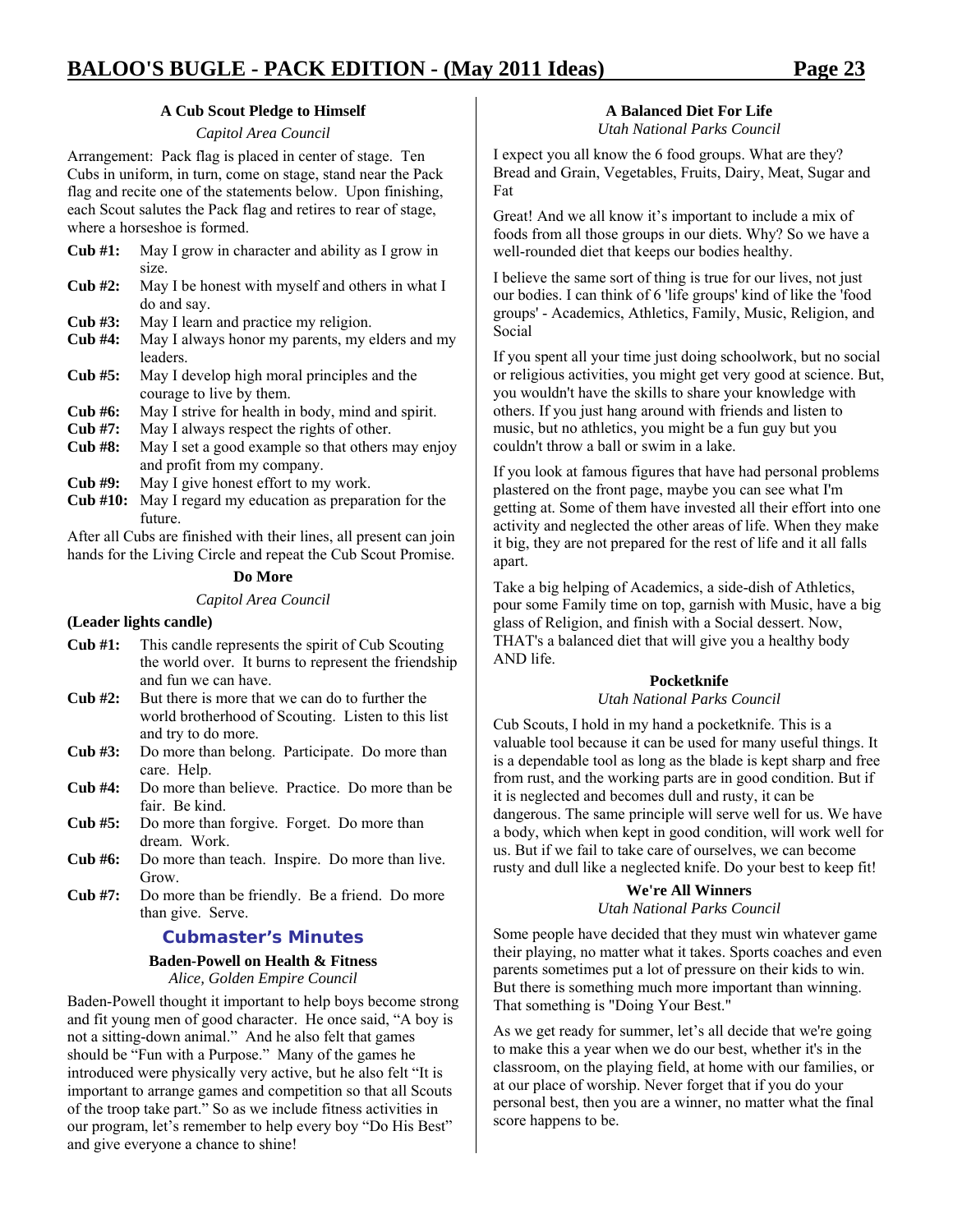### **Getting into Shape Thought**

*Grand Teton Council* 

A good program for getting into shape is a continuous program that lasts a lifetime. A program that covers all aspects of the body and mind. A program that challenges our capabilities but doesn't overwhelm. Cub Scouting is like that...a program that challenges the body and mind. It is part of a continuous program into Boy Scouts, Exploring and Adult Scouting. One of the most important things in this program is to challenge the cubs, but do so in a way they can learn and still have fun. We must be aware that each boy is an individual with different strengths and weaknesses. Each must be treated according to his needs. As each boy follows the Scouting program, going up each level, he will receive awards. These awards by themselves are worthless, but the accomplishments, experiences and gained knowledge that was needed to obtain them are priceless.

### **CORE VALUE RELATED STUFF Connecting Health and Fitness with Outdoor Activities**

*Wendy, Chief Seattle Council (Adapted from B.A.L.O.O. Appendix E)* 

- **Hikes -** Go on an exercise hike with stations to do specific exercises. Many local parks already have these set up. Learn to take your pulse when walking to see how your body is reacting to the exercise.
- $\star$  **Nature Activities -** Study what a certain species eats and how it lives; discuss how eating right relates to health. Harvest healthy food, with permission, at a pick-yourown farm or plant an edible crop.
- **Service Projects -** Make gifts using recycled materials. Make exercise equipment for a local shelter.
- **Games & Sports**  Challenge each boy to compete against himself to become more fit. Record initial abilities and record again at the end of a specific time period to see improvement. Give a fit youth award to all who improve. Most outdoor games and sports help to make bodies more fit.
- **Ceremonies**  Incorporate exercise equipment, real or prop, into a ceremony. The Cubmaster could jump rope across the room or lift "barbells' to find awards for the boys.
- **Campfires**  Plan an entire campfire around this theme. Use songs with physical movements. The opening and closing ceremonies could all use health and fitness themes.
- ★ **Den Trips** Visit a local water treatment facility to see how this vital fluid is made safe for drinking by the population. Visit a farm or other place where healthy food is processed. Visit a sporting event.
- **Pack Overnighter**  Boys plan the meals discussing good nutrition. Discuss the need for lots of water.

### **Fun Facts About Fitness**

### *Alice, Golden Empire Council*

Here are some amazing facts about the human body – after you read them, you will really appreciate why you should keep healthy and fit!

- The human skull is 80% water and it isn't one bone, but twenty-two!
- The smallest bone in the body is in your ear  $-$  and the three bones in your middle ear could easily fit on your thumbnail!
- The femur (thigh bone) is the biggest bone in the body.
- There are 206 bones in the human body. One fourth of them are in your feet!
- Your heart is the strongest muscle in your body so strong it could squirt blood 30 feet – and it pumps 36,000 gallons of blood a day!
- You would need to drink a quart of milk every day for three to four months to drink as much blood as your heart pumps in one hour.
- If all 600 muscles in your body pulled in one direction, you could lift 25 tons!
- The human body has 45 miles of nerves!
- The human nervous system can relay messages to the brain at speeds of up to 200 miles per hour – and your brain receives 100 million nerve messages each second from your senses!
- The average person loses about 80-100 hairs a day.
- A person breathes 7 quarts of air every minute and swimming underwater is the only time you should hold your breathe while exercising.
- Your nose and ears never stop growing.
- It's impossible to sneeze with your eyes open and the air is released at up to 100 miles an hour!
- Every person has a unique tongue print and your tongue is the only muscle in your body that is attached only at one end!
- Every time you step forward, you use fifty-four muscles.
- If you could stretch all the little air sacs in a human lung out, it would be as big as a tennis court!
- Food stays in your stomach for 2 to 4 hours.
- Your funny bone isn't bone It's a nerve that runs just under your skin in each elbow.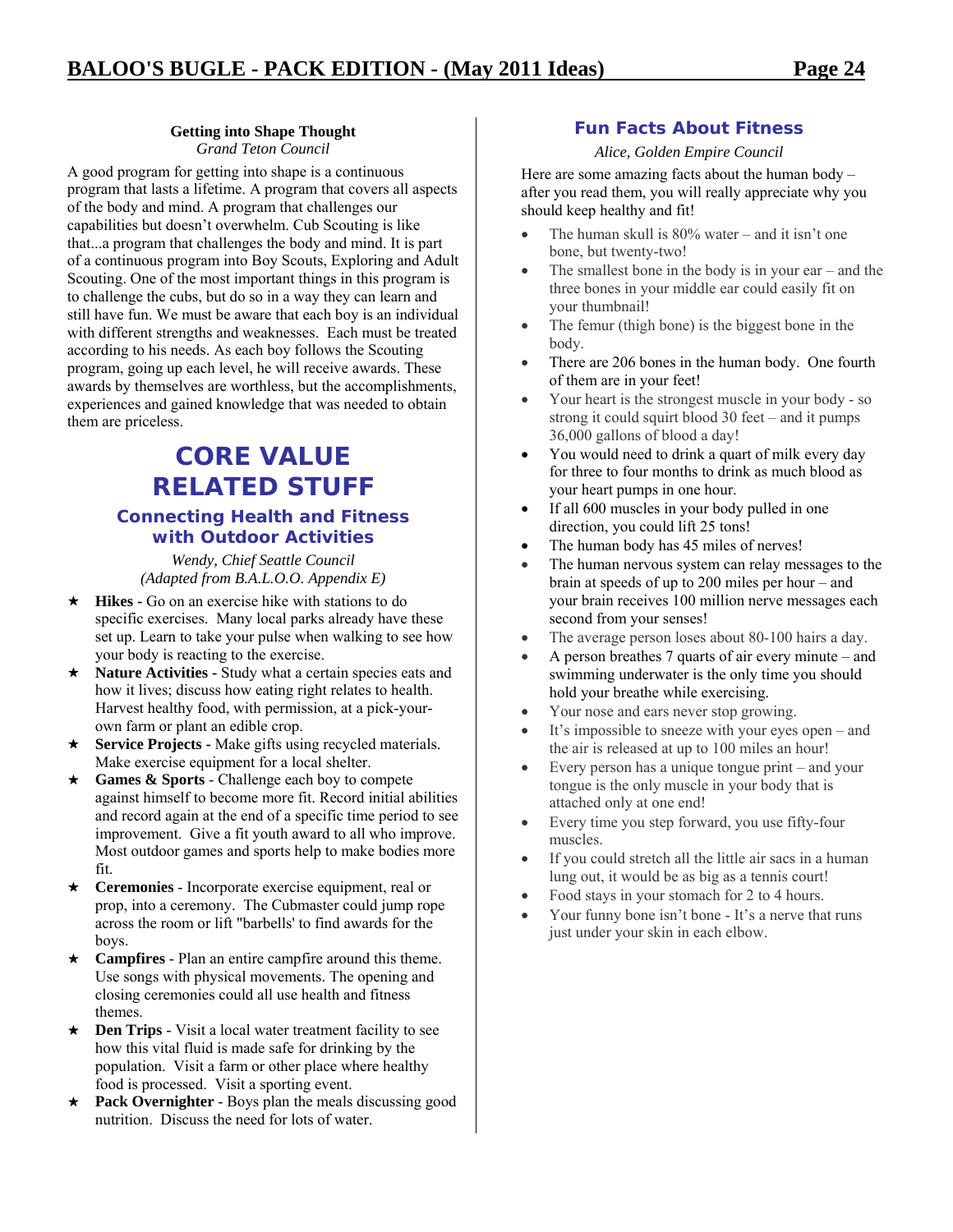### **More Health and Fitness Activities**

*Alice, Golden Empire Council* 

### **Food Ideas:**

**Create a Community Food Pyramid –** Ask each boy, den or family to focus on a different part of the food pyramid, find picture examples, and bring them in. Now let everyone paste their examples in the right part of an enlarged "Food Pyramid" on the wall or make a giant pyramid on the floor using masking tape. Don't forget to take a picture for the den or pack scrapbook! *Note: I always add another category, a white space under the base of the pyramid to represent water – since everyone needs plenty of water to survive and be healthy – Alice.* 

**Take the "Strive for Five Pledge" with handprints –** Let each boy choose a color, then trace his handprint on a piece of paper labeled "I Will Strive for Five" with a pledge stating – "I promise to eat at least FIVE servings of fruits or vegetables each day"



Have each boy sign the pledge (see http://www.fruitsandveggiesmorematters.org/?page\_id=12135 , talk about different fruits and vegetables and how he could eat them – Challenge the boys to bring back their handprint with the names of fruits and/or veggies they ate printed on the fingers of their handprint. Display at the Pack Meeting. For more information, go to:

**www.fruitsandveggiesmorematters.org** for ideas.

### **Exercise Ideas:**

**Have dens make some props for a fun relay that everyone can enjoy before the pack meeting –** Use the ideas for Wolf Elect. #7- Foot Power. The Wolf Den could make puddle jumpers and a pair of footracers; The Webelos Den could also make a pair of footracers, or more, for everyone to enjoy (Craftsman #2 – one item); Let everyone participate in the fun relay races!

**Set up a Round Robin of "Olympic" activities for everyone to enjoy –** see ideas from Indoor Olympics in the Games section.

**Have everyone do the Chicken Dance –** to celebrate Chicken Dance Day in March. Or do the Robert-Baden Powell song and get everyone moving. Or make up your own crazy action song or challenge!

### **Happening Hinges**

Give every person, den or family an 8 X 11 page with this skeleton on it. Challenge them to count how many hinges they can find on the human body. Remember – you have to double most of them. The team with the most hinges has to withstand any challenges from other groups. If they can't answer a challenge, the team must sing and act out the song "Hinges!" The winners get first chance at the refreshments!

*Hint: Don't forget the fingers and toes!* 



### **General Ideas:**

**Display photos and projects from special events during the month –** like a Mother's Day Brunch or National Train Day activities.

**Display a calendar showing the special holidays in March**  – surround the calendar with photos or examples of special activities done to celebrate.

**Display emergency family kits – if you celebrated American** Red Cross Day in this way, families could display 72 Hour Kits or Car Kits.

**Display silhouettes of boys engaging in different Health & Fitness Activities –** see if parents can identify the boys and what they are doing. You could include playing soccer, or any other physical activity; but be sure to also include "healthy" activities, like putting a band aid on a cut, drinking a glass of water, putting on sunscreen, mixing up a healthy snack – make the activities as difficult as possible so the parents will really have to work for the answers!

**Have an emergency kit production line set up for pack**  families - If there is interest in doing this, have a committee gather enough items so that each family will leave with a kit. Each family can move along the line, filling their container with needed items. Keeping healthy in an emergency might require a family having their own non-perishable food and supplies available!

### **May – a Month for Fitness & Health**

*Alice, Golden Empire Council* 

This month is National Bike Month, and National Salad Month – you can celebrate fitness with a bike ride, and health with a fresh salad!

Here are some special days that fit with Health  $&$  Fitness – have fun celebrating!

**1 - May Day** - Celebrate with a May Day Pole; and enjoy the outdoors!

**3- National Teachers Day -** (Tuesday of the first full week of May) This would be a great day to make a card or write a letter thanking your teacher for their hard work. *Wolf Elect. #21b, Bear Ach. #18b, e; Webelos Communicator #11.* 

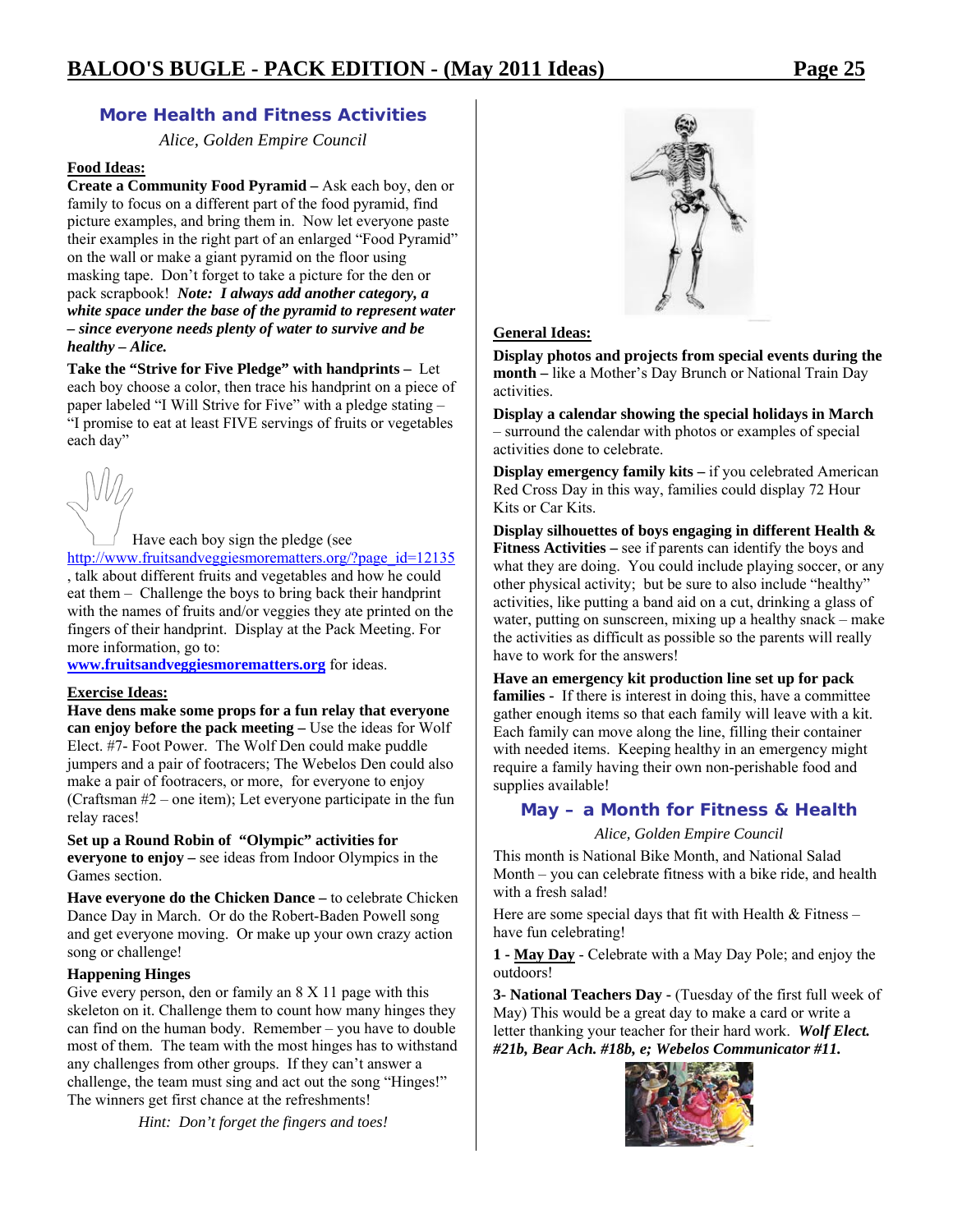**5 Cinco de Mayo** - This holiday commemorates the unlikely victory of the Mexican Army over French forces at the Battle of Puebla in 1862. It's not Mexican Independence Day, but is widely celebrated in both Mexico and the United States. And you certainly have to be fit to dance the Mexican Hat Dance – so give it a try, then have a special treat from Cub Grub.

**7 – National Train Day** – Celebrate by visiting a local train station or museum, a model railroad club, or by taking a ride on Amtrak or a vintage train. Check out some great festivities at **www.nationaltrainday.com** The men who built the railroad were certainly fit – it was hard work! In Sacramento, there is a short steam train ride that is great fun! Check to see what's available in your area.

**7 – In 1888, George Eastman patented the box camera** – celebrate by taking a "photo" hike – or a trip on a train! Capture the interesting or beautiful things you see with a camera and display your pictures at the next Pack meeting. *Tiger Ach. #5G, Wolf Ach. #10c, Bear Elect. #11, Webelos Outdoorsman #9.*

**8 – Small pox eradicated** – in 1980, the World Health Organization made the announcement. Small pox led to death for hundreds of thousands of people before an immunization was identified to protect against the disease – and many others were left disfigured.

**8- World Red Cross Day –** Celebrate this day by learning more about the American Red Cross and how it helps keep people healthy. Did you know they help people with losses from a natural emergency – and help them get prepared for a natural emergency? To celebrate, encourage Pack families to put together 72-hour emergency kits or emergency kits for their cars.

**8- Mother's Day –** Celebrate with the den by inviting Mom or Grandma to come and have a brunch the day before Mother's Day. Boys can make simple food (See Cub Grub ideas) and then help their guest prepare a potted plant or flower to take home.

**12 – Florence Nightingale Day –** Born on this day in 1820, she learned much about nursing and how to keep people healthy, and single-handedly created statistics and charts to prove that the terrible conditions of military housing and care for the wounded were killing soldiers. She and her nurses changed the perception of nursing to an honorable profession and changed how people all over the world were cared for, especially when sick or wounded.

**13 – Frog Jumping Day -** Celebrates the Frog Jumping Contest from Mark Twain's story "Jim Smiley and His Jumping Frog." Read the story and try some frog jumps of your own! There are also other animal-based fitness exercises in the *Wolf Book, Ach. #1g, Bear Ach. #16c.*

**14 – Dance Like a Chicken Day –** This just proves that fitness and exercise CAN be fun! So get everyone together and challenge them to do the dance! If you aren't already falling down laughing, tell some chicken jokes:

- Q: How long do chickens work?
- A: Around the cluck!
- Q: What do chicken families do on Saturdays?
- A: They go on peck-nics!
- Q: Why did the chick disappoint his mother?
- A: He wasn't what he was cracked up to be!
- Q: Is chicken soup good for your health?
- A: Not if you're the chicken!

**20 - National Bike to Work Day** - third Friday of month – Parents and older siblings can try a new way to commute to work!

**20 - Pick Strawberries Day –** Celebrate this day with strawberries and challenge yourself to eat lots of healthy fruit instead of candy and other junk food, which is loaded with salt and sugar!

**27- Sun Screen Day** – A great reminder to wear sunscreen when you are outdoors, especially on or near the water. *Tiger Elect. #29, Wolf Elect. #18 – Note to Akela; Bear Ach. #12-Sun Safety.* 

**29 – First summit of Mt. Everest in 1953 – and first ice cream freezer patented in 1948.** Visit a climbing wall to celebrate the day, then end with homemade ice cream! For more information about the victory of Edmund Hillary and his Sherpa guide, Tenzing Norgay go to:

**www.mnteverest.net/history.html** *or*  **www.en.wikipedia.org/wiki/Mount\_Everest**



**30 – Memorial Day –**A Federal holiday that honors those who have died while in military service – first enacted by former enslaved African Americans to honor Union Soldiers, extended after WWI to honor Americans who have died in all wars.

Scouts can observe this day by helping place flags at gravesites - Contact a local VFW or cemetery to get flags for putting out flags on graves of veterans – (this is only done in the older cemeteries) At newer sites, an Avenue of Flags is raised to honor veterans – check with a local source for information about helping with a ceremony. Also, for ongoing service at a National Cemetery, such as maintaining benches, or playing the bugle, go to:

**http://www.cem.va.gov/wn/VolunteerNCA.asp** This would be a great way to combine scout service doing something physical in the outdoors!

### **May 2011 is...**

*Jody and Lorna, Two Wonderful Media Specialists*  (Librarians to us older people)

### **MONTHS**

Arthritis Awareness Month Better Hearing and Speech Month Family Wellness Month Fibromyalgia Education and Awareness Month Freedom Shrine Month Get Caught Reading Month Healthy Vision Month Huntington's Disease Awareness Month Jewish American Heritage Month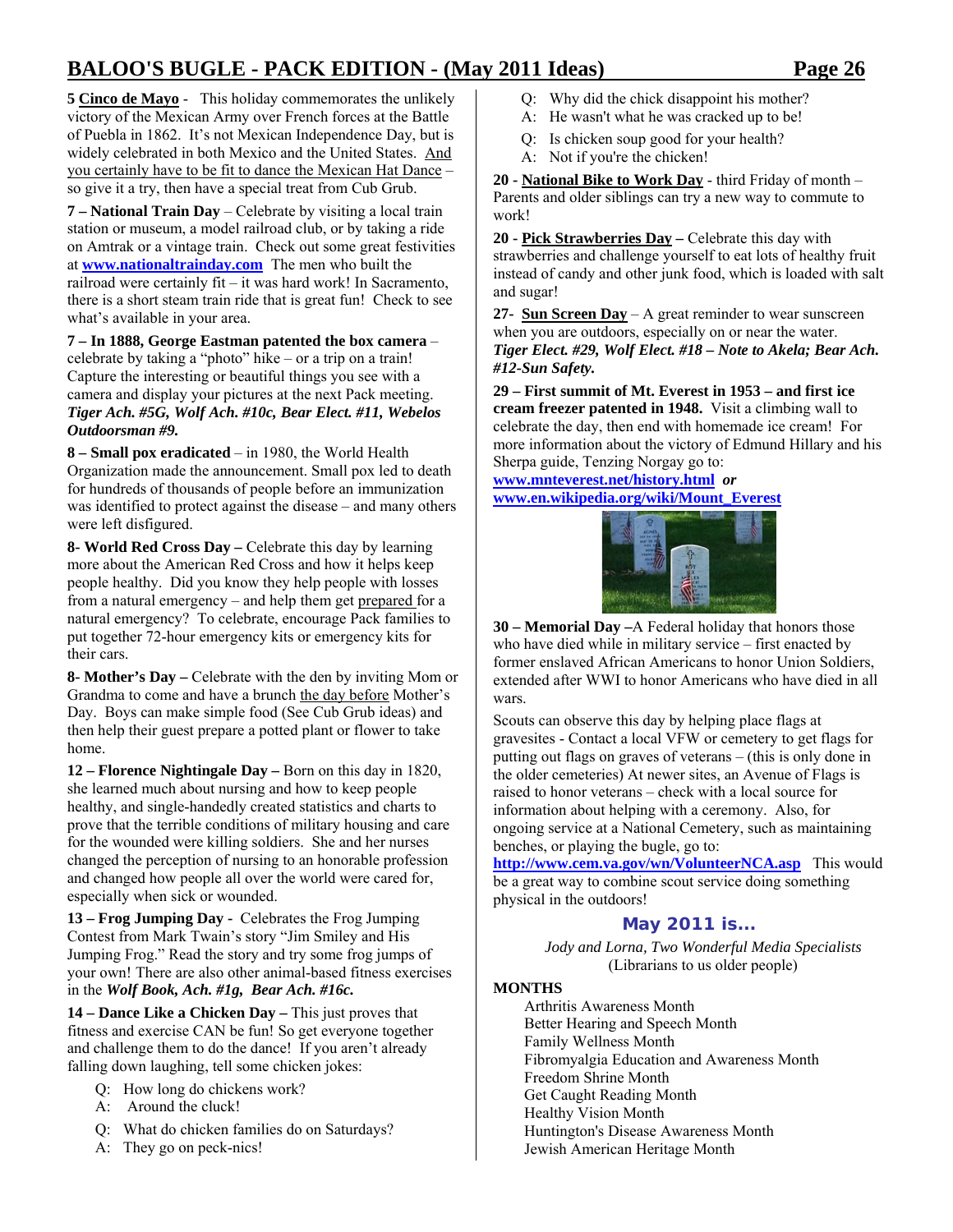Latino Books Month Melanonma/Skin Cancer Detection & Prevention Month National Allergy/Asthma Month National Bike Month National Egg Month National Guide Dog Month National Hamburger Month National Hepatitis Awareness Month National Mental Health Month National Military Appreciation Month National Osteoporosis Awareness and Prevention Month National Photo Month National Physical Fitness and Sports Month National Radio Month National Sight-Saving Month National Smile Month National Stroke Awareness Month Personal History Month Teen Self-Esteem Month Women's Health Care Month

### **First Week**

Be Kind To Animals Week (5/1-5/7) Flexible Work Arrangements Week (5/1-5/7) Goodwill Industries Week (5/1-5/7) Kids Win Week (5/1-5/7) National Family Week (5/1-5/7) National Hug Holiday Week (5/1-5/7) National Pet Week (5/1-5/7) National Wildflower Week (5/1-5/7) Teacher Appreciation Week (5/1-5/7) UN: World Press Freedom Day (5/2) Poland: Constitution Day (5/2) Childhood Depression Awareness Day (5/3) National Teacher Day (5/3) Mexico: Cinco de Mayo (5/4) National Day of Prayer (5/5) International Migratory Bird Day (5/7) National Nurses Day and Week (5/5-5/11)

#### **Second Week**

National Nursing Home Week (5/8-5/14) National Police Week (5/8-5/14) National Return to Work Week (5/8-5/14) National Etiquette Week (5/9-5/13) Reading is Fun Week (5/8-5/14) Mother's Day (5/8) Singapore: Vesak Day (5/9) Denmark: Common Prayer Day (5/10) Limerick Day (5/11) Ascension Day (5/12) Norway: Midnight Sun (5/13)

### **Third Week**

International New Friends, Old Friends Week (5/15-5/21) National Backyard Games Week (5/16-5/23) National Running and Fitness Week (5/15-5/21) National Transportation Week (5/15-5/21) National Dog Bite Prevention Week (5/15-5/21) UN: World Telecommunication Day (5/26) Norway: Constitution Day (5/26) International Museum Day (5/27)

Turkey: Youth and Sports Day (5/28) Eliza Doolittle Day (5/20) National Waitstaff Day (5/21) Endangered Species Day (5/21)

### **Fourth Week**

National Safe Boating Week (5/21-5/27) World Turtle Day (5/24) African Freedom Day (5/25) National Geographic Bee--National Finals (5/24-5/25) National Missing Children's Day (5/25) National Tap Dance Day (5/25) China: Dragon Boat Festival (5/28) Memorial Day (5/30)

### **PACK ACTIVITIES**

**Visits.**  *Commissioner Dave* 

All faiths have at their heart the desire to be good citizens and to help others in the community. This spirituality lies at the heart of Scouting and is what sets us apart from youth clubs and many other organizations. Demonstrate this by visiting senior citizens and planting bulbs in their gardens. Alternatively, decorate flowerpots at a meeting, plant bulbs in these and then take them to the Senior Citizens.

### **MORE GAMES AND ACTIVITIES**

*Wendy, Chief Seattle Council* 



Other useful items from the How-To Book are referenced throughout Baloo's Bugle.

Want to check something in the "How To Book," and your copy is not available?? Want to copy something quick to use at a meeting?? You can find the "How To Book" at this address on **National's Web Site** http://www.scouting.org/filestore/hispanic/english/33832\_WEB.pdf

### **CUB GRUB**

*"Cub Grub" recipes are in the Den edition. Dave*